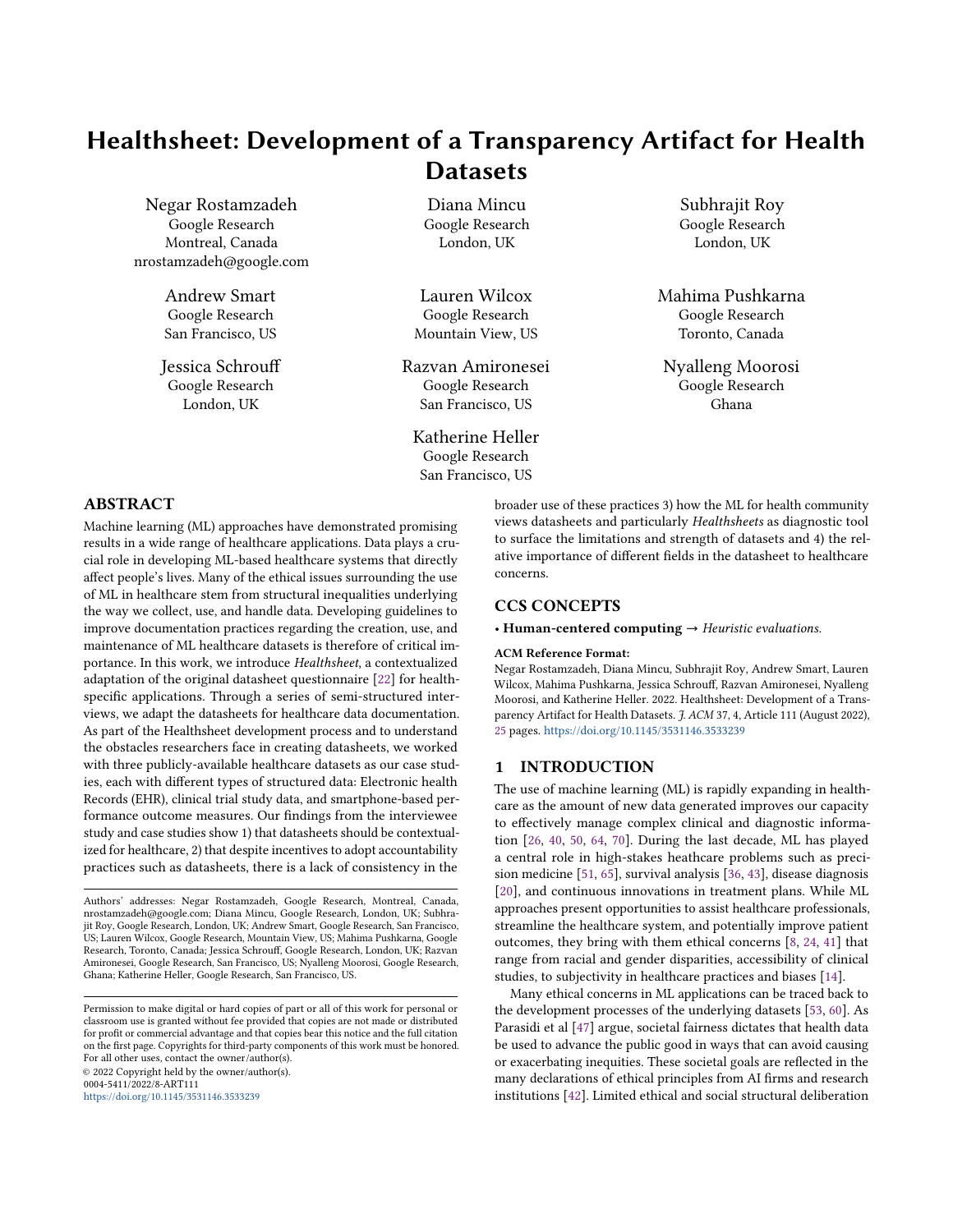during data collection can also exacerbate unfair racial biases in healthcare predictions [\[45\]](#page-10-12). Therefore, caution and improved accountability in data collection, use and maintenance are critical in the adoption of ML in the health domain.

As a step towards more accountable ML practices[\[28\]](#page-9-7), several guidelines and frameworks have been proposed around data transparency, collection and use in ML [\[9,](#page-9-8) [10,](#page-9-9) [22,](#page-9-0) [23,](#page-9-10) [49,](#page-10-13) [56\]](#page-10-14). For example, "Datasheets for datasets" [\[22\]](#page-9-0) provided a critical new approach for the rigorous and reflective documentation of ML datasets. The fundamental concepts that underlie datasheets have been adopted in various forms across industry and academia, such as Artsheet [\[62\]](#page-10-15), Data Cards [\[54\]](#page-10-16), and FactSheets [\[3\]](#page-9-11). However, the value of dataset documentation extends beyond the documentation artifact to the process of meeting documentation requirements; thereby increasing opportunities for greater integrity and accountability in data collection practices.

To begin addressing gaps in current practices, frameworks, and standards for the ethical collection of health data for ML, we introduce a contextualized type of datasheet that attends to the needs of healthcare data: Healthsheet. The purpose of Healthsheet is to contribute to the meaningful ethical review of healthcare data, in addition to existing data governance practices or legal requirements of healthcare data. Further, it aligns with recent initiatives in clinical trials data collection [\[38,](#page-9-12) [57\]](#page-10-17), and data-driven digital health technologies [\[29\]](#page-9-13).

According to [\[47\]](#page-10-10), existing regulatory frameworks that could cover health data are limited in their applicability to the general use of health datasets for ML. For example, The Health Insurance Portability and Accountability Act (HIPAA) does not mandate ethics review for data collection and downstream use. HIPAA also places no limits on the use of de-identified data, regardless of who controls the information [\[47\]](#page-10-10). As [\[47\]](#page-10-10) argue, the General Data Protection Regulation (GDPR) and the California Consumer Privacy Act focus on notification, consent, and deletion rights, but this doesn't necessarily address issues about the ethical collection, documentation, and use of data [\[47\]](#page-10-10).

Besides these limitations in regulatory frameworks, we pose three main questions: (1) could the current state of health data documentation practices introduce challenges and blockers in equitable health research and practice?, (2) could dataset consumers use the Healthsheet to assess the quality of datasets? and finally (3) what would be the incentives for health dataset curators to create the Healthsheet documentation?.

To answer these questions and contextualize the datasheet, we first conducted a participatory study by interviewing 21 experts (dataset creators and consumers), with a wide range of expertise and diverse backgrounds, in relation to healthcare data. We then tested our new proposed framework on 3 publicly available datasets, each composed of a different data modality to examine the practicality and blockers in creation of Healthsheets. In section [2,](#page-1-0) we describe the Healthsheet questionnaire development processes. In section [3,](#page-1-1) we the define transparency as a step towards accountability. Section [4](#page-2-0) details the original datasheet questionnaire [\[22\]](#page-9-0). Section 5 discusses our expert interview methodology and findings. In section 6, we discuss the necessity and limitations of the datasheet when employed in healthcare applications of ML. We then present Healthsheet case studies in [8](#page-8-0) and corresponding findings. Finally, we

conclude by discussing our study takeaways, the broader impacts and limitations of this work.

# <span id="page-1-0"></span>2 HEALTHSHEET DEVELOPMENT **METHODOLOGY**

Integrating feedback from a variety of stakeholders meets the needs of more communities [\[39\]](#page-10-18), particularly in high-stake scenarios such as healthcare [\[61\]](#page-10-19). For this work, we created a team with multidisciplinary expertise ranging from Healthcare, ML for Health, ML Fairness, Applied Ethics and Human-Centered Design.

This study is framed as follows:

- (1) We ground our research by co-defining transparency artifacts, and discuss how to use them as a step towards a more accountable dataset development process.
- (2) Following a systemic review of ML for health literature, we created an initial adaptation of the datasheet [\[22\]](#page-9-0), the Primary Healthsheet, which was introduced as stimuli to expert participants.
- (3) Through a set of expert interviews spanning backgrounds related to ML, health and socio-technical research, we (i) identified documentation shortcomings in health datasets and the impact of these shortcomings on research advancement and equitable healthcare practices, (ii) improved upon and used the Healthsheet as a diagnositc tool for health datasets assessment, (iii) discussed the necessity and limitations of the Primary Healthsheet questionnaire, and (iv) discussed the potential incentives needed by dataset curators and extractors to create a Healthsheet for their datasets.
- (4) We then validated our proposed Healthsheet using 3 publicly available datasets, MIMIC-III [\[30\]](#page-9-14), MSOAC [\[35\]](#page-9-15) and Floodlight [\[6\]](#page-9-16), taking note of the process, limitations, challenges, as well as gaps in existing documentation.
- (5) Finally, We made sure the corpus represents our interdisciplinary perspective through deep qualitative engagement across many iterations.

# <span id="page-1-1"></span>3 CO-DEFINING TRANSPARENCY IN HEALTHCARE DATASET CREATION

Algorithmic decision-making and the role of data has been central to the discourse on algorithmic transparency. There are many definitions and characteristics of transparency that seek to serve the common goals of accountability and trust. [\[15\]](#page-9-17) define transparency as explaining decisions made by algorithmic systems, which enables the identification of harms introduced by algorithmic decision making, holds the entities in the decision making chain accountable for such practices, and detects errors in input data that cause adverse decisions. In providing explanations for an adverse decision, specific guidance and factors can be provided to reverse such a decision. Annany and Crawford suggest using the limitations of transparency as conceptual tools that pave the way towards accountability [\[2\]](#page-9-18). Kizilcec's work observed a bell-shaped curve between transparency and trust in an experiment in which transparency through explanations was measured as a factor of perceptions of understanding, fairness, accuracy of process, and trust in actors [\[31\]](#page-9-19).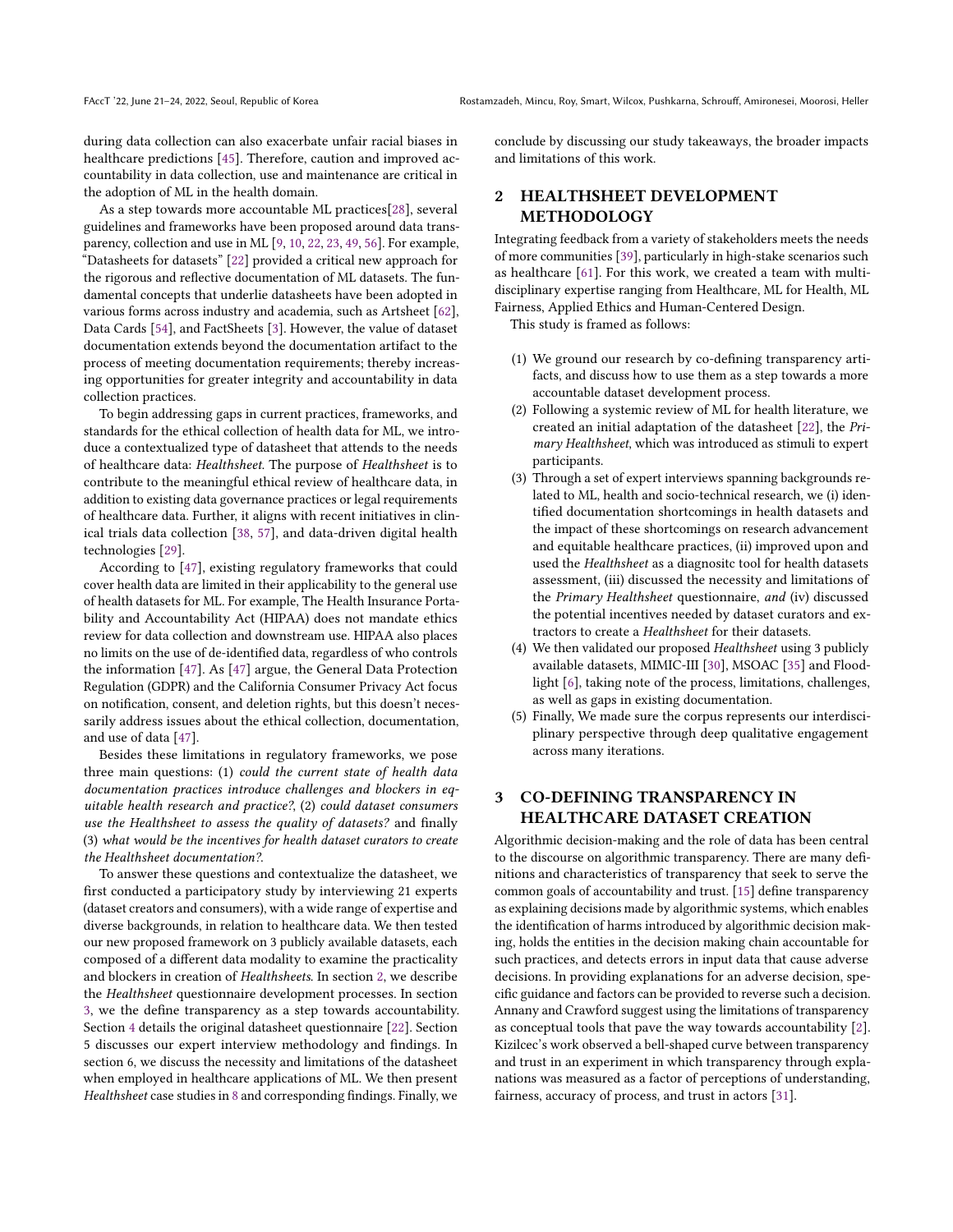For the purposes of this work, we describe five salient characteristics of transparency that the authors arrived at through gen-erative participatory methods [\[55\]](#page-10-20) prior to engaging with study participants: (1) Culture and Aspiration: Transparency is a property of the systemic and organizational ecosystem around datasets. (2) Knowledge Sharing and Management: Transparency enables the fluid movement and absorption of knowledge across upstream, downstream, past, present, and future stakeholders and across projects themselves. (3) Access Management: Transparency cannot be conflated with access. For transparency, aspects of access include disclosure about rationales and processes, and ensuring some degree of control to prevent misuse or uncalibrated use. (4) Beyond Data Creation: Transparency is not a tail-end consideration occurring towards the end of the project's life cycle, but rather across the dataset's life cycle, from the stage where requirements are gathered to when it is actively used in experimentation, research, and production. (5) Motivating Factors: Transparency should capture and foster respect for both the provenance of data and the motivations for collecting and applying the data to solve the problems it was intended to address. Our proposed Healthsheet template seeks to operationalize these characteristics of transparency.

### <span id="page-2-0"></span>4 HEALTHSHEETS - DATASHEETS FOR HEALTHCARE

Datasheets for datasets [\[22\]](#page-9-0), was proposed as a means of standard communication between dataset creators and dataset consumers, specifically in the context of ML practitioners. Although generalization is the primary goal of ML, we depart from general-purpose datasheets to address the unique context and requirements of healthcare. For example, in data from clinical studies, inclusion criteria can impact on 'who is represented in datasets', subsequently affecting the model being trained and tested on. Healthsheets is meant to extend many of the benefits of datasheets, specifically to the health setting: dataset consumers can make more informed decisions about using the dataset for a specific task, while dataset creators also have a tool for self-reflection on the dataset they create in order to establish the intended use of their dataset, discover hidden characteristics of their data that can impact the outcome, and reduce the potential harms that use of the dataset can create. All of these benefits can eventually lead to the creation and promotion of safer, more reliable and equitable ML datasets in healthcare. We should first investigate the unique challenges that dataset consumers have for choosing and working with Healthcare datasets. How Healthsheets could be used as a diagnostic and auditing tool for a better understanding of datasets, their strength and limitations. Finally, while the datasheets for datasets paper [\[22\]](#page-9-0) has been widely cited,  $^{\rm 1}$  $^{\rm 1}$  $^{\rm 1}$ , all but a few actually create a datasheet, instead acknowledging the potential usefulness of datasheets. This shows that although the benefits of using datasheets are evident to the community, there are insufficient incentives for many dataset curators or creators to provide datasheets for their datasets.

In cases where datasheets have been produced, creators have found the results to be extremely beneficial and analyses reported even more surprising. For example, Bandy et al [\[7\]](#page-9-20) found several thousand duplicated books and a significant skew in genre representation when they created a datasheet for the BookCorpus dataset, which has been used to train large language models in industry. Several indings like this indicate that there is yet an unmet need to document and examine the myriad datasets which form the basis of ML, which are particularly critical in healthcare contexts. For example, a datasest with thousands of duplicated records could lead to inaccurate results that might impact patient safety.

We find that current research practice in ML for healthcare often lead with model development, following which researchers search for datasets and use cases: "If I have an ML claim that this method is good for something. I may use an off-the-shelf dataset... such that actually making progress on whatever classes are associated with these datasets, really translates to progress on some real-world problem."(P3). Although this might be commonplace in current ML model testing workflows, it is important that nuances of datasets be taken into consideration during model development for positive real-world impact in healthcare.

#### 5 INTERVIEW PROCEDURE AND FINDINGS

We conducted 21 semi-structured interviews with experts with a wide range of applied, industrial and academic expertise. Participants were recruited using snowball sampling [\[25\]](#page-9-21), in which an initial round of interview participants were recruited through emails targeting experts from clinical, legal, policy, privacy, bioethics, healthcare-related ML research, healthcare-related sociotechnical research, and applied healthcare ML engineering (see table 1 in Appendix B for detailed information on the expertise). Clinical experience included specializations in ophthalmology, medical imaging, nephrology, surgery and cancer; Engineering experience spanned research, production, program management, and product management in healthcare contexts. Additional experts were recruited through referrals from previous interviewees. Consent was obtained and stimuli material was provided to experts at least three days prior to interviews. More detailed discussions on the interviewee is provided in Appendix B.

#### 5.1 Challenges faced by dataset consumers

In general, we found that the lack of centralized and comprehensive documentation exacerbates the challenges that experts face when selecting and using datasets. Of many reported challenges, a majority of participants considered the following to be the most concerning when it comes to impact on outcomes: availability and clarity of meta-data, labeling and subjectivity in labeling, and inclusion/ exclusion criteria.

Meta-data clarity and availability: The most common issues cited during the interviews was limited or lacking centralized metadata information. This could lead to additional difficulties and challenges in using datasets:

"How much missingness in data exists... if datasets are already made, ... clarity around whether it's on GitHub, whether you have to contact this particular board, just understanding that saves a lot of time and a lot of research resource... There's a mismatch between a clinical academic understanding in what and how clinical question can be operationalized into processes in terms of where's the data from devices captured, labeling subjectivity,..."- P19, "it's difficult to understand

 $1$ as of the day of writing, Datasheets for datasets has 574 citations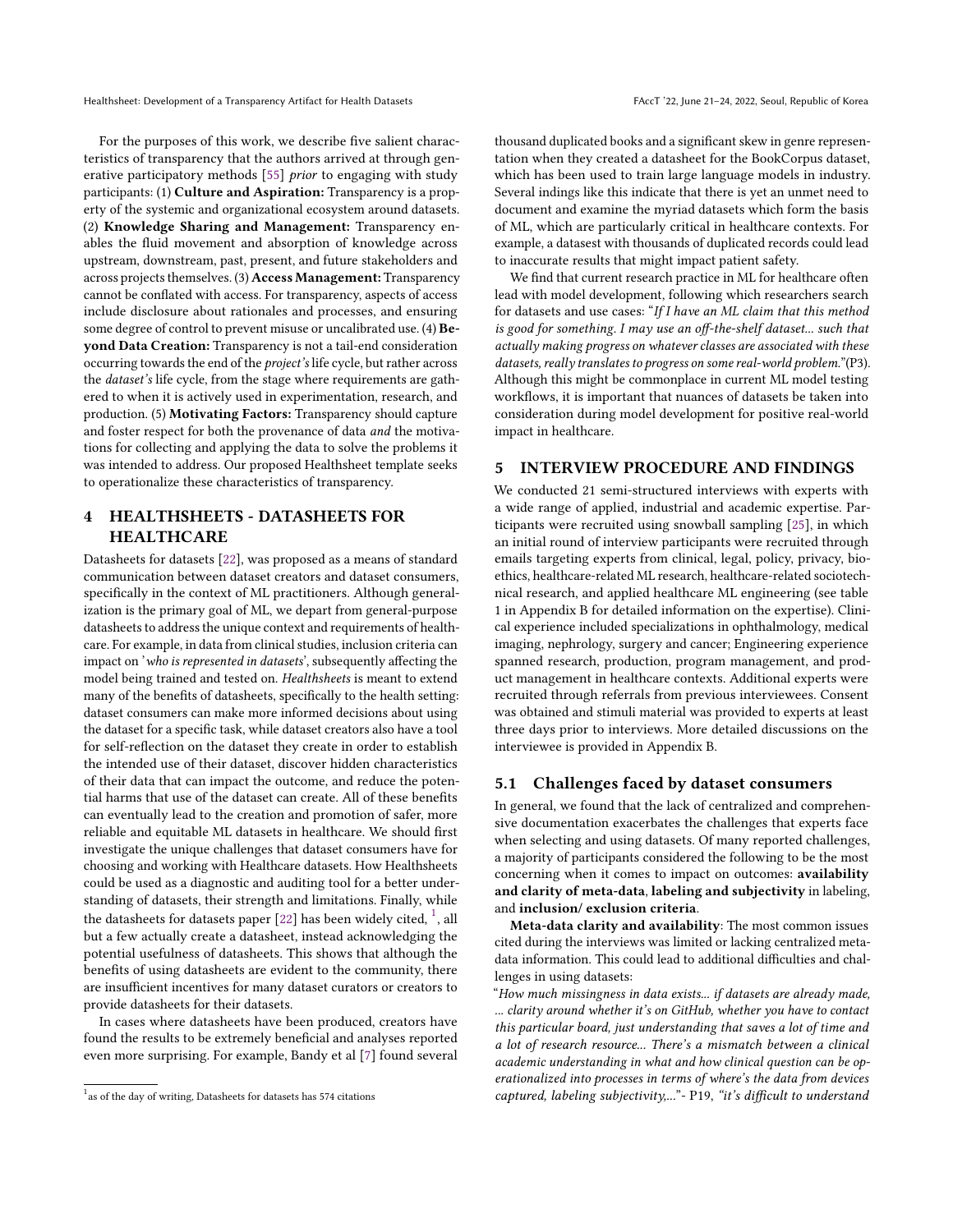what can be done and what cannot be done with the data  $\dots$  that is under a lot of variables that we need to take into account to answer that question ... and sometimes what we have found is that the knowledge is not centralized in one place"-P5. Beyond identifying the appropriate u of datasets, interview participants raised questions about the inherent credibility and utility: "A challenge we start with is, which entities should we get in contact with, what kind of content was acquired ... it just requires a lot of back and forth with the data provider to understand this. When they say sex do they mean sex at birth or self-identified sex like gender, what is it?... "- P4. "A good chunk of our datasets is more (of a) by-product  $\dots$  but the metadata was never applied with the intent to research on, but it was more applied with the intent to have a proper understanding of the patient, and the usual ICD codes"- P8.

Subjectivity and labeling was stated as one of the most critical concerns that could contribute to disparity of outcomes. In many cases, there are disagreements even on definitions of gold standards: "understanding how the labels are generated is often the most difficult aspect  $\ldots$  It's a big issue with chest x-rays actually"- P3. "So, for example, how is a heart attack defined? Is it by blood test? Is it by symptoms? Because those huge amounts of subjectivity and inclusion criteria in that, excludes women and ethnic minorities."- P2.

Related themes that were frequently raised during the interviews by ML researchers and clincians pertained to dataset versioning, specific changes that were made, the impact of changes, intentions for the change, labeling, and availability of labeling guidelines: "The other aspect, that you touched on in the questionnaire on labeling is, it's well understood that agreement between doctors on a given task is way below 100% in which level of granularity would a human specialist go"- P19.

Inclusion criteria and accessibility was the third most cited theme, often described as a leading cause of disparity of outcomes in clinical studies – a sentiment primarily expressed by clinicians. Geographic location of collected dataset, referring hospitals, criteria to participate in trials, and guidelines are all of immense importance in determining participant eligibility and selection in clinical studies: " Some hospitals require referrals, some are teaching hospitals, some are general hospitals ... If someone said to me, these are all the  $x$ -rays from  $X$ 's neonatal unit. I know what that means, but most people don't".-P2.

For example, the EDSS score [\[33\]](#page-9-22), which is the most commonly used metric for assessing disabilities in Multiple Sclerosis (MS), was defined for men hospitalized for MS in the United States Army during World War II [\[34\]](#page-9-23). One participant, in particular pointed to the unique impact of inclusion and exclusion criteria on datasets: "what are the inclusion criteria? ... very different from a dataset like imagenet which is to some extent curated". "... in healthcare, there might be some particular exclusion criteria like all the clinical data for over 18s ... pretty blunt and pretty obvious ... " - P2

As stated above, some of the challenges were specifically brought up and discussed by certain roles. For example, details around data composition, and versioning was primarily raised by ML Researchers, whereas issues related to calibration of the devices, inclusion/exclusion criteria, sites of data collections, were mainly discussed by clinicians. Subjectivity in labeling and demographic information were discussed across multiple roles.

# 5.2 Incentives of dataset curators to fill the Healthsheet questionnaire

Before discussing the benefits of healthsheets for dataset consumer, an important first step is to investigate potential incentives that can encourage dataset curators and extractors to create healthsheets for their datasets. The subjective nature of incentives was a repeated themes mentioned by several, largely dominated by a discussion of the trade-offs between the perceived effort and time required in creating a healthsheet and its impact. "... if I've done a lot of hard work in releasing datasets, it's fair to ask me to create a datasheet. That's kind of meant to be a well-curated thing. That's  $\dots$  an artifact  $\dots$ with real Impact. ... it makes sense in that context to have something relatively detailed.  $\ldots$  this shouldn't be the most time-consuming and energy consuming piece of that project." -P3 . P5 mentions "People spend a ton of time when they're launching an open source tool investing in the documentation, right? I spend a ton of time not because I care about documentation itself, but because I know that's best practice for launching a tool.". Notably, one participant described long-term gains over time from reduced overhead, as a result of a one-time investment in the creation of healthsheets: "that is going to be a peace of mind for them... So, if we don't have this data handy, like, in a single place,  $\ldots$  these teams are going to be on the hook to answer the same questions over and over and over and it's more overhead for them.".

Many participants also acknowledged "we don't have good incentives in place right now to give people credit for creating datasheets."-P5. This acknowledgement is key for our purposes because it allows us to move past an analysis of datasheets (and by extension, the modes of creation of datasets), as solely reliant on the subjective intentions of stakeholders producing these artifacts. P4 says "Imagine I created a datasets that is very weird or very particular and I kind of want to hide that a bit or bury it ... You really don't want to document these things. You'd hope this doesn't happen but I can imagine it happening ... so I suppose the motivation has to be persuading people to use the datasets. I could imagine somewhere down the line, they're being sort of standardized reporting and Regulation and it being a sort of thing you have to do.". Along this line P16 says, "More processes are harder for people to do given that their focus is on the research itself  $\ldots$  So, either a carrot or stick to get someone to fill this out. Right? So it's either a standard, and if you don't use the standard across the board, they are unwilling to ingest your data . . . or something that is going to make them really excited to fill it out".

P19 touches on valuing the contributions differently to change the incentives of the community "Publications are valued more than data sharing and maybe that should change. Like, for example, when you get evaluated for promotion, how many datasets have you shared? Because that impacts so much more than just having one publication on a very limited topic. So I think revamping the way we evaluate people, might help with Incentivizing.-P19. In sum, incentives should not be solely based on personal intentions or motivation alone. This should be grounded by both the way the community and institutions rewarding the creation of these artifacts, as well as standardized guidelines.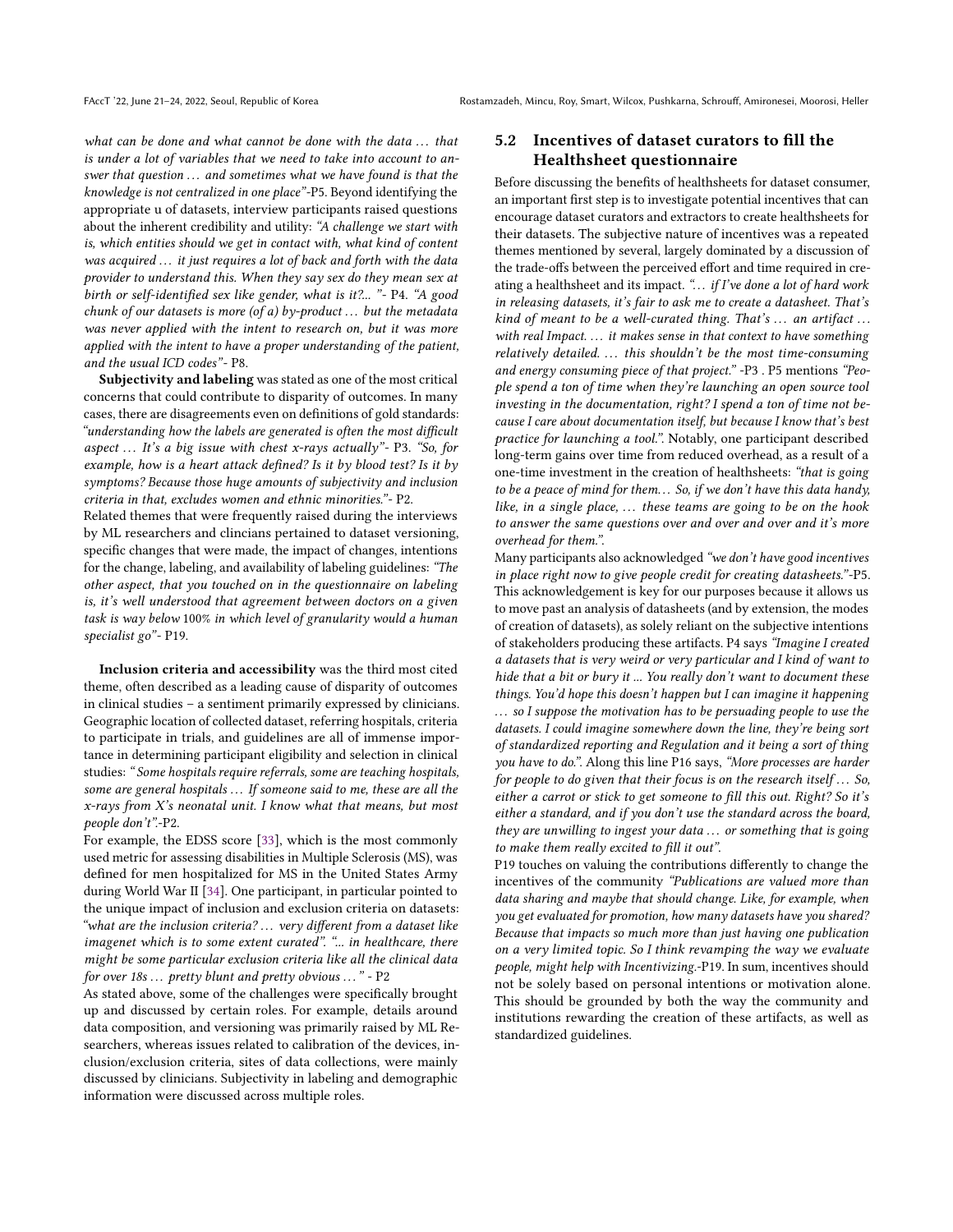### 5.3 Healthsheet as a diagnostic tool

After discussing the challenges faced by dataset consumers, we posed questions about the utility of Healthsheets to tackle the specific aforementioned issues, as well as general issues concerning the use of health datasets. All participants stated that they would use Healthsheets if datasets were accompanied by them. The most common utilities of Healthsheets reported were understanding nuances and limitations of datasets prior to their use; and an expected increase in the efficiency and ease of use of datasets heralded by accessible, clear and transparent meta-data. Below are quotes from the interviewees around their motivations for using **Healthsheets.** 

Understanding nuances and limitations of datasets: "I would see it as a guide for surfacing the domain specific questions or things that we should be mindful of"-P1.

"Struggles with data could be technical or non-technical. The technical stuff is easy, the non-technical considerations is not... knowing the important caveats of the datasets ... You need actually documented somewhere."- P4. "Understanding the nuances of the datasets before you spend a lot of time working with it..., for example, if there's a dataset that is incredibly clean, so all the photos in the dataset are from specific angles, always with the same camera always in the same position, that's fine if that's the task you're training the model for. If you're training the model for consumers it's terrible"- P4. P4 continues on the importance of transparency in data documentation by stating "It feels morally easy to say that all datasets should cover everyone in the world, in a fair and Equitable way, and there's some truth to that but there's also practical real-world issues to deal with, and it's okay if datasets are not fully representative as long as you know that from the beginning."- P4.

Efficient and easier use of datasets: "some datasets may be created 30 years ago, ... science was quite different and the data is very different from how people nowadays think about things ... there's a paradigm shift in the healthcare data, just like the healthcare practice. Having better documentation ... is definitely super helpful ... We care a lot about long-term follow-up, 10 years, 15 years, 20 years ... and it is non-trivial to find documentation ...it becomes extremely challenging. So if people have this level of details documented, like 30 years ago, I think that would have made our life a lot easier"- P3.

"We need to understand the data, where it's been used, or what are the possible usages of the data in order to advise teams, and also for ourselves to be able to store it securely ... we want to take as much of that information out of a written doc and make it enforceable through infrastructure and so teams have to think less about data and can focus on their work. So the more information we have about datasets, definitely can help."- P11. "For working on a product launch it is hugely important where the data came from, how large it is, and how to work on it"- P7.

# 6 DATASHEET FOR HEALTHCARE DEEP DIVE

In this section, we dive deep into different groups of questions in the original datasheet [\[22\]](#page-9-0), analyze the effectiveness and adequacy of the questionnaire sections for healthcare applications relying on the case studies, health literature and interviews. The original datasheet consists of questions grouped by stages of dataset creation, from

motivation, to data collection and maintenance. We also address the gaps that led to the development of Healthsheet $^2$  $^2$ .

#### 6.1 Motivation

The motivation section centres around incentives for the creation of datasets.

"What was the purpose of creating the dataset? Were there specific gaps to be filled?"<sup>†</sup>.

Some ML datasets are created to understand an ML research question [\[32\]](#page-9-24) or examine the power of a learning approach. Some are collected to introduce a new task, or application that can be addressed by ML. It is important to explicitly mention the purpose for the creation of datasets, which helps both dataset creators and consumers to make informed decisions. In ML for healthcare, data is often collected for purposes such as effectiveness and side effects of medications, diagnostic tools, and disease prognosis.

Datasheets also address the implicit motivations and reasons coming from "funding resources or research institutes" involved in ML healthcare research. Questions on funding could give a better understanding of underlying incentives for choosing the given research problem and dataset. One of the historical examples of this issue is the tobacco companies funding lung cancer research [\[12\]](#page-9-25). In addition, transparency of funding could shed a light on which healthcare problems are prioritized and why.

Studies [\[14\]](#page-9-6) show, there is a disparity of funding rate on problems that impact lower income and disadvantaged groups compared to the general population that could stem from social injustice. For example, Sickle Cell disease impacts mainly the Black population while cystic fibrosis impacts mainly the white population. Cystic fibrosis receives significantly more funding and research resources, despite both being genetic disorders of similar severity [\[14,](#page-9-6) [19,](#page-9-26) [48\]](#page-10-21). Multiple studies also show that health research on topics related to women's health does not get sufficient funding and attention [\[13,](#page-9-27) [14,](#page-9-6) [16,](#page-9-28) [52\]](#page-10-22).

Studies suggest that disparities in research teams demographics and backgrounds could impact funding priorities and exacerbate existing socioeconomic, racial, and gender injustices [\[14,](#page-9-6) [52,](#page-10-22) [66\]](#page-10-23). To address this issue, in the Primary Healthsheet questionnaire motivation section, we added a question on the demographic disparity of their research teams behind dataset creation that initiated generative discussions and comments were divided. Most participants were really eager to keep this question. 4 participants suggested to instead highlight and prioritize questions, which were on (i) demographic information in the dataset such as inclusion criteria in clinical studies and data collection, (ii) labeler guidelines and subjectivity in labeling, and (iii) expertise of researchers involved in data collection. From these 4 participants, 2 were in favour of removing or modifying the question.

"I think the demographics of researchers can start to feel quite uncomfortable quite quickly. The classic example is Sickle Cell, which is massively underfunded. I think, though, I would push back on that because I would say, Let's say there's no sickle-cell dataset and there should be a better signal so we can explain that for all kinds of socio-cultural ways. But that doesn't actually change. The fact that

 $^{2}$ all questions in this section with dagger sign, represents questions from original datasheet paper [\[22\]](#page-9-0) or with small modification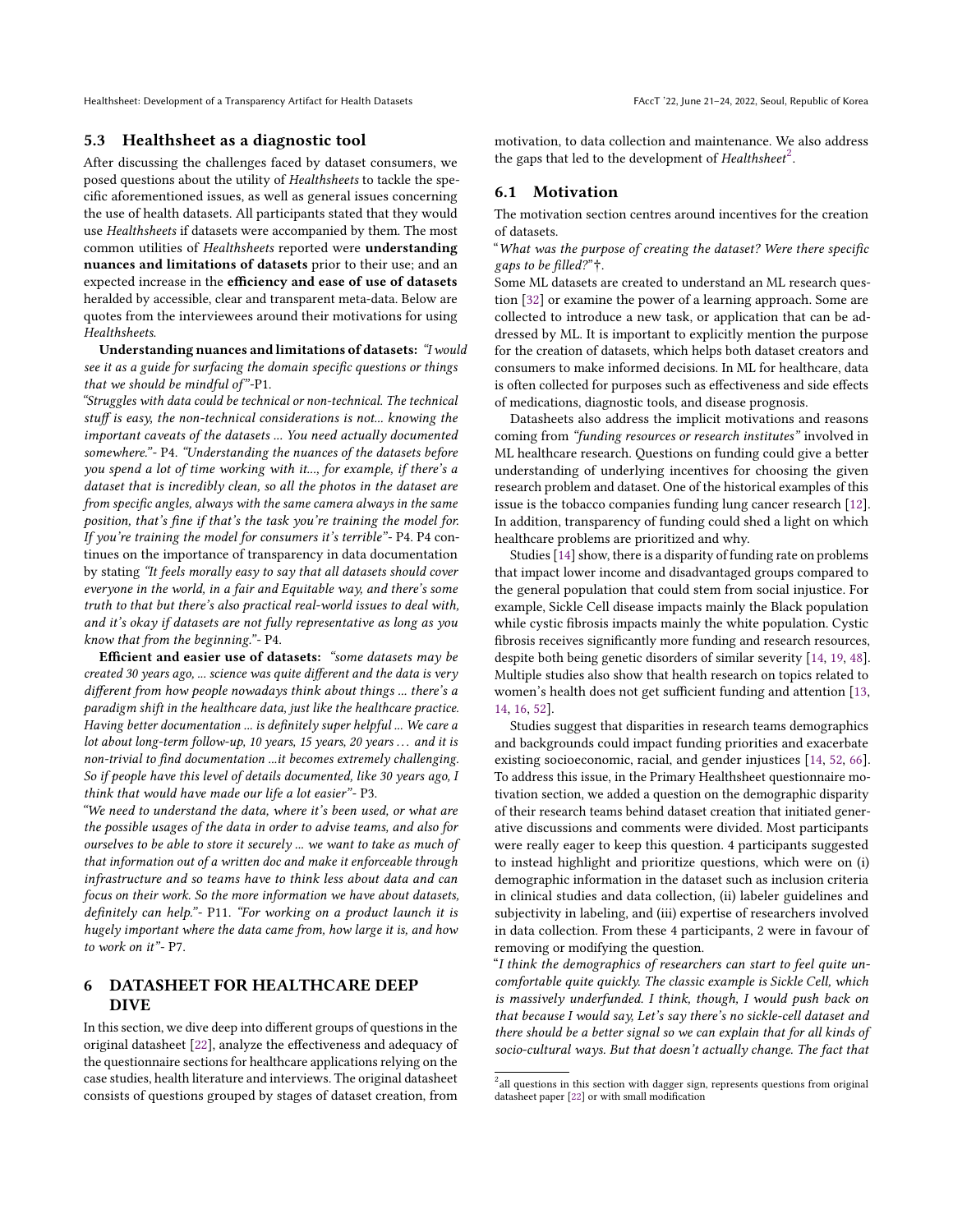what you've got now is a cystic fibrosis dateset, right? So if the entire research team was black, would it be still a cystic fibrosis research datasets or it wouldn't be."-P4.

"If you condition on the dataset itself, the demographic becomes an explanation as to why the data was created, but it adds very little to the actual interpretation of the datasets. And I think one thing that I would, I would be much more interested in the labels and subjectivity. So, for example, how is a heart attack defined? Is it by blood test? Is it by symptoms? Because those huge amounts of subjectivity and inclusion criteria in that, that excludes women and ethnic minorities."-P4. One of the participants also mentioned the subjectivity in the definition of demographic disparities in teams.

"It's tricky because it makes the question quite subjective ... a research team of 10 white men from the same University and similar ages may say they working with two people who are not the same as them. They might think: oh well compared to the rest of the field, we have this wonderfully diverse team. I wouldn't like to blame them for that. But that's also missing important information"-P2.

Multiple participants also mentioned the importance of highlighting the expertise of curators of datasets.

"if you're collecting a dermatological dataset, we'd want to make sure that the composition of the team includes clinicians, and, you know, it's not just ml researchers..."-P6.

On the other hand, most participants were in favor of keeping the question and spoke out about the implications of this. One participant who was also a dataset creator mentioned the correlation that they observed between the gender diversity of the research team and availability of datasets. They also observed penitential relationships to other demographic attributes of researchers and dataset availability to public.

"We have a lot of projects, that I was hoping to convince people to think about this question. So one of them which is partially related is, we're looking at the researchers and publicly available datasets. So we systematically searched ML projects in Healthcare in 2019, ... we show nicely that there is diversity of researchers, if a dataset is publicly available ... So we've also improved the representation of minority researchers. If a dataset is publicly available versus if this is only a accessible to the internal investigators, tend to preserve the order of old white male, professors publishing off those datasets. So I think this is the evidence that we've been wanting like we everyone's talking about open science, but everything is a bit more theoretical when it comes to benefit."-P21.

After analyzing the data on this question, we add the following variation of the questions, that both touches on the demographic disparity and expertise of researchers:

What is the demographic population of dataset curators/ generators? and What is the distribution of backgrounds and experience/expertise of the dataset curators/generators?

In addition, we cover Health-related transparency questions related to the inclusion criteria, subjectivity of labeling and demographic information of people in datasets.

Many Health datasets are released without predefined tasks and labels, or will be later labeled by researchers for specific tasks and problems. In addition, datasets in healthcare usually gets expanded over time. This dynamic updates of datasets for various reasons were brought up with all interviewees who worked directly with Health related datasets. It is important to report the rationals, motivations, and funding sources for initial data collection process as well as new versioning, tasks, and research problems. This aspect is thoroughly discussed in [7.1](#page-6-0) and additional questions are suggested.

### 6.2 Composition

The composition section investigates the information that helps dataset consumers to make informed decision prior to using the dataset. Questions on the type and characteristics of the data in the dataset, target labeling, data splits, and all compositional aspects of the data are addressed in this section. Having a centralized documentation resource on composition of data was brought up mainly by ML researchers and engineers working with healthcare datasets or working on health-data related infrastructure. This was specifically highlighted as a time-efficient practice for both dataset creators and consumers. "there may be some information in data composition, for example, ... I received, like, ten emails a day asking me where did you store this information or how I can extract this tables from your data? even from a very superficial level of just like data acquisition, I will save time for myself...(by centralizing documentations)."-P4

"What do the instances that comprise the dataset represent?†", and "What data does each instance consist of?"†.

In healthcare scenarios, data is typically associated with people who are patients or subjects of the experiments. Each subject/patient is associated with a hierarchy of information, which can span multiple time periods. For instance, a patient can have multiple admissions to the hospital, with each admission lasting multiple days. Similarly, a patient might be linked to multiple medical imaging cases, each including multiple images or different types of images (e.g., structural MRI and CT). This hierarchy of the information is an important aspect of the healthcare application, and is currently not captured in datasheets.

"Is there a label or target associated with each instance?, Are there recommended data splits?"<sup>†</sup>

Target labels of datasets can be used to define a task based on the given data. In many healthcare scenarios, data is collected as a form of database, with data being associated with patients characteristics but not a specific task and consequently no data splits associated with it. Datasets in healthcare are often collected over the span of multiple years and as a result, multiple tasks could be associated with the data and problem definitions that were not of interest when the data collection process was started, may now be of importance. However due to the sensitivity and importance of healthcare applications, it is crucial to update the healthsheet for new tasks and applications that become associated with the dataset.

"Does the dataset contain data that might be considered confidential?"†

For many Public Health datasets, it is important to ensure the confidentiality of data and data should be de-identified. In addition, compliance with data protection rules such as EU's General Data Protection Regulation (GDPR), or comparable regulations in other jurisdictions such as Health Insurance Portability and Accountability Act (HIPAA) depending on the country of data collection and use, is of immense importance in healthcare applications. Data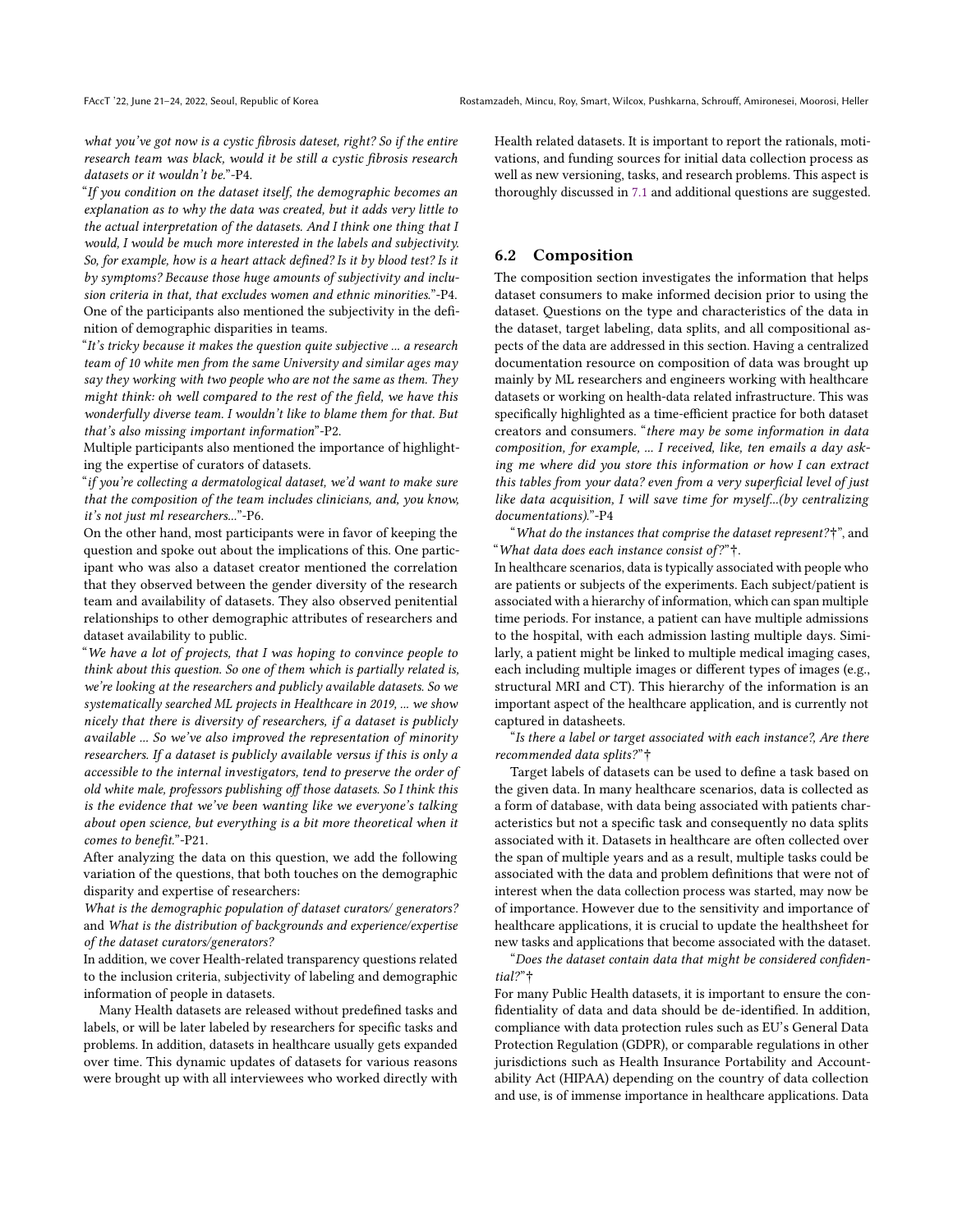de-identification in healthcare should follow country-based rules and regulations.

"Is any information missing from individual instances?" $\dagger$ 

In healthcare datasets, presence of censoring where the outcome is only partially observable happens frequently. This could be due to multiple reasons, including loss, no follow-up, patients choosing to skip survey questions, and accessibility issues. It is specifically important to identify loss of information due to accessibility issues, and question these aspects during the data collection process.

"Does the dataset identify any subpopulations (e.g., by age, gen $der)$ ?" $\dagger$ 

This question is very important on healthcare applications but it should also be expanded on various aspects, incentives for collection and use of demographic information, the way this information is collected and employed, and compliance with countries regulation should be considered.

# 6.3 Collection, uses, distributions, and maintenance

Developmental stages of a dataset from collection to use, distributions and suitability of datasets are crucial in health-specific applications.

"Who was involved in the data collection process?"†. In healthcare applications, clinicians, specialists, and patients themselves could be involved in providing information as part of the data collection process. For example, providing MRI reports, answering surveys in app datasets, assessing disability scales (e.g: EDSS in MS), functionality tests and pain scales. In healthcare, in addition to acknowledging the expertise of people involved in the data collection process, it is crucial to note that collected data could be very subjective. Studies show that EDSS scores could be very subjective in estimating disability in MS. It is reported that in many cases pain assessments is biased towards undermining the experiences of Black patients [\[27\]](#page-9-29).

"Over what time-frame was the data collected?"†. "Has the dataset been used for any tasks already?"†, "What (other) tasks could the dataset be used for?"†, "Are there tasks for which the dataset should not be used?†

Healthcare datasets are often collected over span of multiple years. This contributes to shift in the tasks, intended use, and new research questions derived from the datasets. For example, MIMIC-III was created over the span of 11 years. Multiple versions of datasets are being produced in the process. Floodlight dataset is constantly being updated by new data entries. Although that it is crucial to enable the use of datasets for new research questions and develop updated versions of them, it is important to have a comprehensive track of development processes, targeted research questions, intended uses and rational behind them.

# 7 HEALTHSHEET: AUGMENTING THE DATASHEETS FOR HEALTHCARE

In this section, relying on literature, interviews, and our case studies, we discuss the aforementioned aspects that should be expanded or discussed in health context.

### <span id="page-6-0"></span>7.1 Dataset versioning

The amount of available Healthcare data has seen significant growth in recent years [\[1\]](#page-9-30). Multiple healthcare datasets, specifically datasets created using mobile apps such as Floodlight, are dynamic, meaning a new version of the dataset could be available in a short span of time. For some datasets, multiple versions of the same dataset may be released.

So, it is important to keep track of the properties that evolve with time. In the same way coding documentation is a living artifact, we propose that Healthsheets be treated in a similar manner.

Some datasets in healthcare are released without labels and predefined tasks, or will be later labeled by researchers for specific tasks and problems, to form sub-versions of the dataset. The following set of questions clarifies the information about the current version of the dataset. It is important to report the rationale on labeling the data in any of the versions and sub-versions that this datasheet addresses, funding resources and motivations behind each released version of the dataset. Versioning aspects and the importance of having access to detailed documentation of records for variant versioning was mentioned with multiple interviewees. "In many cases, dataset curators don't really intend to create from the outset a dynamically updating dataset, like they kind of release the datasets and then some time passes and they're like, oh, we have some more data now. So now we're going to release again. I think there's very few institutions that go from the outset with the intention of dynamically updating. "-P17.

Questions and instructions related to dataset versioning are provided in Healthsheet questionnaire, Appendix A, Dataset Versioning section.

As we move into the world of mobile health [\[63\]](#page-10-24), dataset creation will move from snapshots to a more fluid form where data points are continuously added. It is important to capture this distinction since it will inform the way a dataset is utilized.

In the case of static datasets, each sampling is done for a purpose. That motivation will surface in the dataset's properties, how many instances of each data point exist, where they were collected from, during what period. These properties change for each released version of a static dataset and should evolve with the versions.

### 7.2 Accessibility in data collection

One of the most cited aspects that was addressed during the interview process, was inclusion criteria. It is important to know who is involved in this dataset, and how. As P4 said: "What were the inclusion criteria? ... If it was only done in, let's say US hospitals, it's a limitation. If you could certainly apply to other US, hospitals, could you apply it to a Canadian or UK hospital? Possibly! Could you apply it to a South African Hospital? Maybe! Could you apply it to an Eritrean Hospital? Probably not. So, just understanding that kind of really headline stuff about recruitment where the data was from. It's going to depend on your deployment target, and I think it's very easy to say that."

In addition, many healthcare data collection systems exclude some patients/subjects due to the inaccessibility of data collection frameworks. Two of the datasets that we worked with are on Multiple Sclerosis patients, i.e: MSOAC [\[35\]](#page-9-15) and Floodlight. Some patients with MS have movement issues such as tremor and this may make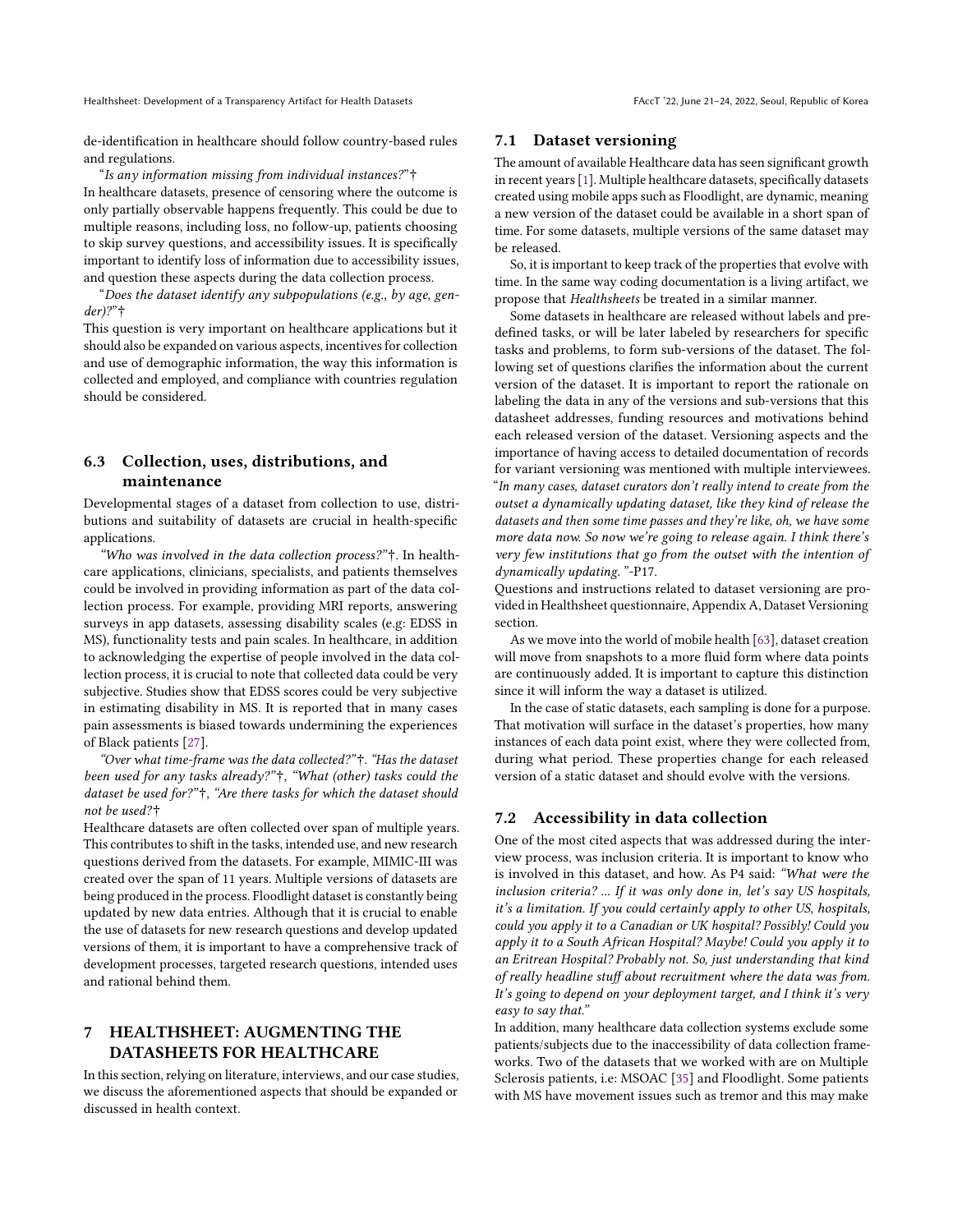it harder for them interact with mobile apps. Some also have visual impairments. In order to have better patient representation, and consequently useful benchmarks, it is important to assess accessibility during the data collection process. In addition, most of the data collection processes only cover English language, which is not the default language for many patients. It is very important to be transparent about the limitation of the datasets with regarding to the accessibility aspects. (1) Is there any language-based communications with patients? If yes, describe the choices of language(s) for communication. (e.g, if there is an app for communication, what are the language options in the app? (e.g: English, Spanish)) (2) What are the accessibility measurements and what aspects were considered when the study was designed and implemented? (e.g, in a clinical study if it is accessible to someone with motor function disability? or if there is an app for patients with MS, are all aspects of inaccessibility associated with their potential disabilities considered?) (3) What are the inclusion criteria in the study? What is the recruitment strategy? (e.g., men over 18 years old, patients who are refereed from the hospital X)

# 7.3 Collection and use of demographic information

Racism and social conditions have had a fundamental impact on causes and prognosis of many diseases throughout the history [\[37,](#page-9-31) [67\]](#page-10-25). This has been increasingly evident during the COVID-19 pandemic. Data collected shows that BIPOC populations, specifically, Indigenous, Pacific islanders and Black populations have experienced the highest death toll from COVID-19 $^3$  $^3$  [\[17\]](#page-9-32). On the one hand, given that socio-cultural factors can significantly affect the healthcare conditions of BIPOC populations, collection and access to demographic information is critical to conducting fairness analyses of ML healthcare models.

On the other hand, modern American medicine has historical roots in scientific racism and eugenics movements, and racialized conceptions of susceptibility to disease persist to this day [\[4\]](#page-9-33). At the structural level, actions by parties ranging from medical schools to providers, insurers, health systems, legislators, and employers have ensured that racially segregated Black communities have limited and substandard care [\[5\]](#page-9-34). Within medicine, there is no uniform practice regarding the use of race as a study variable and little to no expectation that authors examine racism as a cause of residual health inequities among racial groups [\[11\]](#page-9-35). Likewise for ML, there is no uniform practice regarding the use of race as a variable in predictive models or datasets, nor is there an expectation that ML researchers examine structural racism as a cause of health inequities among racialized groups.

Due to these historical and structural reasons, great care must be taken when collecting and using demographic information and specifically race in healthcare datasets. As Roberts [\[58\]](#page-10-26) points out, "Using biological terms to define social inequities makes them seem natural—the result of inherent racial differences that can't be changed instead of unjust societal structures that must be dismantled."

[\[21\]](#page-9-36) recently released updated guidance on reporting of race and ethnicity in medical journals. These suggestions encourage fairenss, equity, consistency and clarity in the use and reporting of race and ethnicity in medical and science journals. The guidance explicitly recognizes race and ethnicity as social constructs, and we agree that this understanding is critical. In healthsheet, we would like to identify whether the demographic information or variables for a dataset are collected and if yes/no, was there any rational or motivation behind it  $4$ .

Does the dataset identify any demographic sub-populations (e.g., by age, gender, sex, ethnicity)? If yes, (1) The reasons that these categories were assessed also should be described in the datasheet [\[21\]](#page-9-36). (2) Please describe who identified these categories and the source of the classifications used (e.g: self-report or selection, investigator observed, database, electronic health record, survey instrument) [\[21\]](#page-9-36). (3) Are patients aware / consent to the collection and use of their demographic information? (4) Is there any task that any of these demographic information (e.g: gender, age, ethnicity) has any biologically proven impact on the outcome? If yes, please provide a link to the study, or publication. (5) Is there any mechanism for updating some of this information through the data collection process or afterwards? For example, if someone wants to change their gender information. Provide a description of the respective distributions of each subgroup populations within the dataset. Is there any disparity of results between different demographics? If no, (1) Is there any regulation that prevents some of the gender / sex data collection in your study (for example, the country that the data is collected in)? (2) Are you employing methods to reduce the disparity of error rate between different demographic subgroups when demographic labels are unavailable? Please describe.

## 7.4 Devices and Contextual attributes in Data Collection

The modality of a dataset refers to the different types of data it contains. Depending on the domain, healthcare datasets are created using a variety of devices and equipment. These devices come in various forms, ranging from large machines located in the hospitals (Magnetic resonance imaging (MRI), Computer Tomography Scans, X-rays, etc.) to small-scale wearable devices (eg. smart health trackers, wearable blood pressure monitors, etc.). Modalities not only govern the fidelity but also the statistical properties of the dataset. Hence, it is important to capture the details about the modalities of the dataset. Questions related to the data that requires a device or equipment for collection or the context of the experiment, are provided in Appendix A, Healthsheet questionnaire, under the Data Composition section, as "Devices and contextual attributes in data collection"

### 7.5 Labeling and subjectivity in labeling

In medical domains, researchers usually take a dataset and appropriate it for a defined task. Researchers may have their own guidance. It is important to know what the incentive of the original creators was, if there is a guideline for the current version or sub-versions of the dataset? It is also important to note the impact of subjectiviy of labeling and labelers, as well as the human level performance

<sup>3</sup> https://www.apmresearchlab.org/covid/deaths-by-race

 $^4$ Please note that the dept. of Health and Human Services (HHS) and FDA usually call out for demographic information to be collected. However, there is not a requirement of informed consent forms required by HHS. IRBs can require that information if they deem that information to be important to an individual's choice as to whether they participate in research or not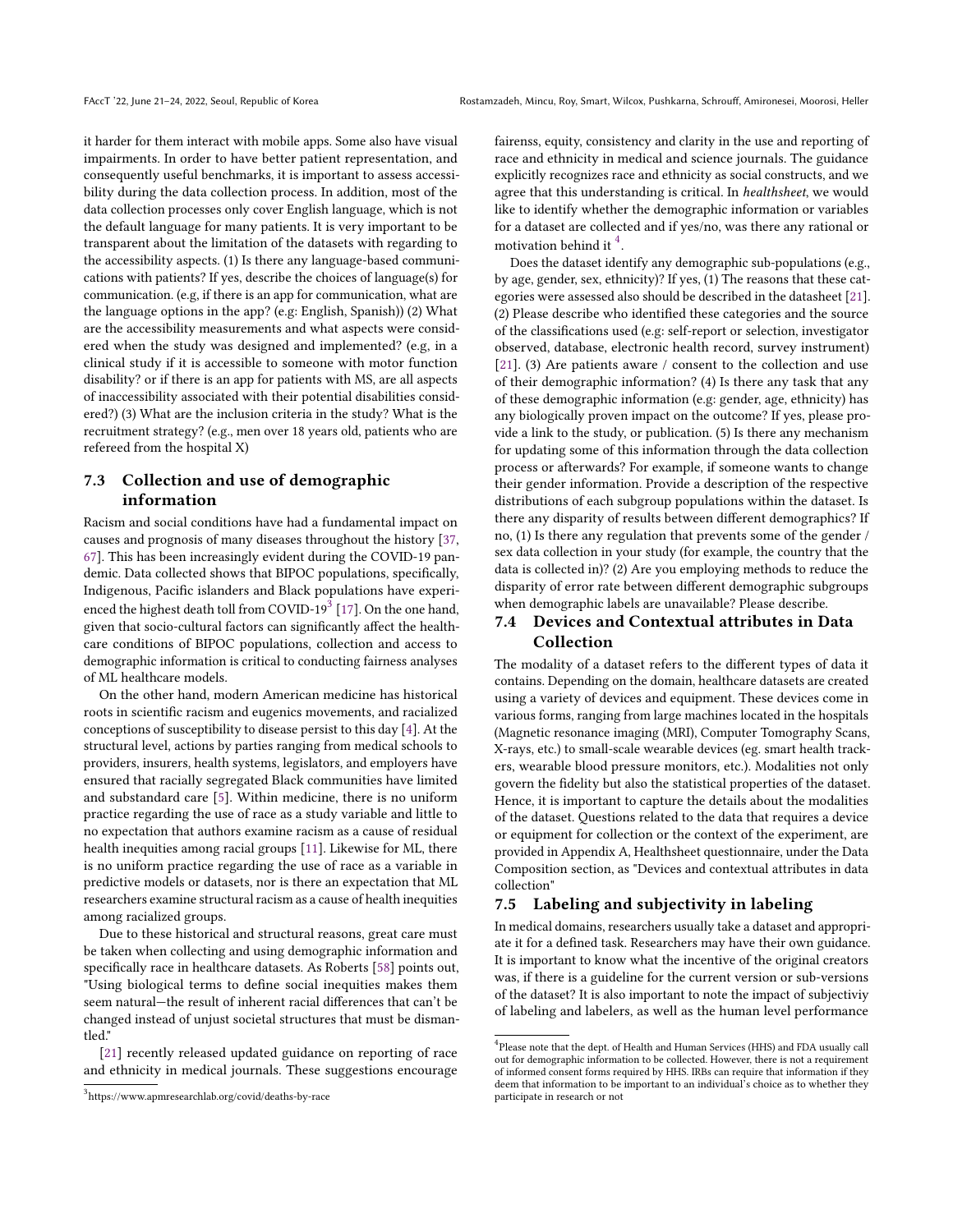on the applications that the dataset is supposed to address. Related questions are provided in Appendix A, Healthsheet questionnaire, under the "Labeling and subjectivity of labeling".

#### 7.6 Challenge tests and confounding factors

When developing models for healthcare, it is crucial to understand what limitations they will have. Such limitations stem partly from the data distribution covered: the narrower the data distribution, the more limited the use cases. This problem does not pertain to healthcare and generalization is a field of research on its own (see [\[18,](#page-9-37) [46,](#page-10-27) [68,](#page-10-28) [69\]](#page-10-29) for reviews). In this section, we suggest to explicitly report limitations in the data distribution that might prevent generalization: (1) Which factors in the data might limit the generalization of potentially derived models? Is this information available as auxiliary labels for challenge tests? For instance: (a) Number and diversity of devices included in the dataset, (b) Data recording specificities, e.g., the view for a chest x-ray image, (c) Number and diversity of recording sites included in the dataset. (d) Distribution shifts over time (e.g., [\[44\]](#page-10-30)) (2) What confounding factors might be present in the data? (a) Interactions between demographic or historically marginalized groups and data recordings, e.g., were women patients recorded in one site, and men in another? (b) Interactions between the labels and data recordings, e.g., were healthy patients recorded on one device and diseased patients on another?

### <span id="page-8-0"></span>8 CASE STUDIES AND FINDINGS

For the purpose of refining our framework, we used 3 publicly available datasets: MIMIC-III [\[30\]](#page-9-14), MSOAC [\[35\]](#page-9-15) and Floodlight [\[6\]](#page-9-16).

Reasons for choices of the datasets: MIMIC-III is a clinical dataset. The reason that we chose MIMIC-III [\[30\]](#page-9-14), was due to the availablity of the dataset, wide range of tasks, and applications on the dataset, availability and depth of documentation and details available from the dataset. In addition, multiple publications, employed the dataset to suggest new sub-version, tasks and labels on the dataset [\[59\]](#page-10-31). We also studied MSOAC [\[35\]](#page-9-15) and Floodlight [\[6\]](#page-9-16), both on Multiple Sclerosis disease and are respectively on Electronic Health Records (EHR), and smartphone-based performance outcome measures. Floodlight is one of the examples of a dataset that has dynamic updates based on user data, and we chose it to reflect on our versioning and accessiblity questions.

We started by answering the original datasheet questionnaire, and identify the missing aspects, to be integrated in our Primary Healthsheet. Once we had the finalized questionnaire, we went back to answer all questions from the start and identified some areas where necessary information is not publicly available or easily found. While this is due to the fact that we are not owners or creators of the dataset, it does outline the need for dataset creators to make use of such frameworks as the one we propose.

Funding information: while for MIMIC-III and MSOAC this information was easy to find either on their official website or through online presentations, for Floodlight we could only make an assumption that it was sponsored by Roche based on the dataset website. Dataset statistics: MIMIC-III was the only dataset in the study that voluntarily presented such information. We recognize this is a time consuming process, but we would like to urge anyone creating a new dataset to consider releasing such information. It can be used as a test for identifying gaps in the data.

Data acquisition: This was one of the hardest questions to find information on. Healthcare data consist of numerous fields, each of which could be collected through various mechanisms and very often these mechanisms are not specified anywhere. Even in the case of MIMIC-III, one of the more detailed datasets we used, for some fields the mechanism of acquisition is unknown.

Demographics of dataset creators: Many researchers focus on diversity in the dataset itself, but when it comes to curating the data we often find that we do not know who was involved or included. Versioning: Coming up with a common nomenclature for versions was a difficult task. We needed a term that would cover both conventional datasets that are collected and released once and continuously updated datasets. Some datasets such as MIMIC-III become so widely used that some research problems define their own version of a dataset which gains independent popularity. The original Healthsheet creators cannot be expected to maintain all information derived from their original work. For this reason we expect that once the base Healthsheet is completed, the community will step up and add Healthsheet information for any new widely used version.

Another observation from the case studies was how difficult it was to find the information needed for the various sections. This meant that one source of information was usually not enough, we had to dig through official webpages, GitHub repositories, arXiv papers, news articles and more to pull the information and be sure it is accurate. This further outlines the need of a unified place where all this information lives. Further to completing a Healthsheet, we also propose that any entered information is officially verified and confirmed by the dataset owners, creators and maintainers.

Finally the true motivations behind the creation of each dataset can only be filled in by the groups responsible for them. As users of the datasets we can only assume the intention or infer it from publicly available resources, but us answering these questions will not influence the use of the data or the means of acquisition.

### 9 DISCUSSION

The field is well aware that algorithm design is not enough–we need to find "good" datasets with which to evaluate algorithms. Yet, we have not had a community-wide standard to define what a"high-quality" or "good" health dataset is. Healthsheet aims to bridge this gap and ensure that:

(1) Data used in ML for health experiments is representative of real applications, with authentic and representative patient data. (2) Biases in datasets are more easily detected and understood, due to better means of describing and treating data types, and mitigating faulty assumptions about data types that arise due to lack of documentation. (3) Benchmark datasets are selected based on completeness and alignment with documentation standards, to make reliable, ethical comparisons of ML performance results possible. (4) Healthsheet could be a tool for retrospective and historical dataset analysis. (5) Future auditing could be conducted more easily. (6) Healthsheet serves as a community-based artifact: with opportunities for review and evolution to meet community needs. Limitations: We only worked with publicly available datasets. Majority of datasets in healthcare are not publicly availble and this on its own could add additional concerns around transparency.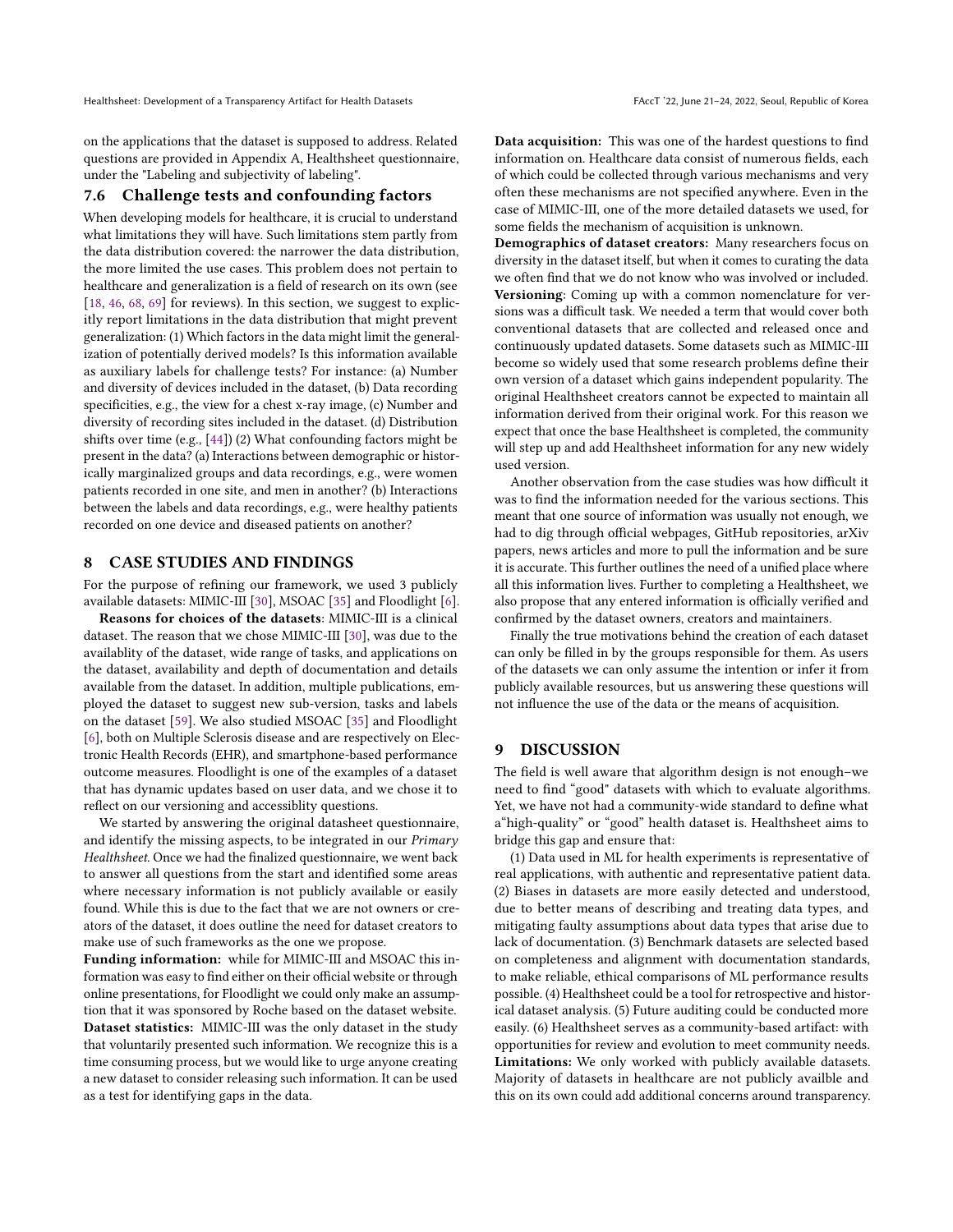Our methodology for defining new questions was grounded on the expertise of the team of authors, interview participants, and datasets we studied.

We hope that our work will start a conversation in the community and will continue to tailor Healthsheet to broader healthcare scenarios over time. In addition, we believe that involving more stakeholders, such as patients or patients-representative communities, could immensely improve the Healthsheet questionnaire, as a transparency artifact. Finally, we would like to emphasize here that transparency and this questionnaire should not be thought of as ends by themselves but defined as means toward responsible and equitable ends.

### ACKNOWLEDGMENTS

We would like to thank Dr Madeleine Elish and Dr Berk Ustun and Noah Broestl, for their contributions to the earlier version of the paper presented at ML4H, Dr Timnit Gebru, Dr Xiao Liu, Dr Viknesh Sounderajah, Dr Leo Anthony Celi, Dr Mark Diaz, Dr Danielle Belgrave and Gerardo Flores for their valuable feedback, and last but not the least, all the interviewees who participated in this study and contributed in the formation of this paper.

#### REFERENCES

- <span id="page-9-30"></span>[1] 2020. Big hopes for big data. Nature Medicine 26, 1 (2020), 1. [https://doi.org/10.](https://doi.org/10.1038/s41591-019-0740-8) [1038/s41591-019-0740-8](https://doi.org/10.1038/s41591-019-0740-8)
- <span id="page-9-18"></span>[2] Mike Ananny and Kate Crawford. 2018. Seeing without knowing: Limitations of the transparency ideal and its application to algorithmic accountability. new media & society 20, 3 (2018), 973–989.
- <span id="page-9-11"></span>[3] Matthew Arnold, Rachel KE Bellamy, Michael Hind, Stephanie Houde, Sameep Mehta, Aleksandra Mojsilović, Ravi Nair, K Natesan Ramamurthy, Alexandra Olteanu, David Piorkowski, et al. 2019. FactSheets: Increasing trust in AI services through supplier's declarations of conformity. IBM Journal of Research and Development 63, 4/5 (2019), 6–1.
- <span id="page-9-33"></span>[4] Zinzi D. Bailey, Justin M. Feldman, and Mary T. Bassett. 2021. How Structural Racism Works — Racist Policies as a Root Cause of U.S. Racial Health Inequities. New England Journal of Medicine 384, 8 (2021), 768–773. [https://doi.org/10.1056/](https://doi.org/10.1056/NEJMms2025396) [NEJMms2025396](https://doi.org/10.1056/NEJMms2025396) arXiv[:https://doi.org/10.1056/NEJMms2025396](https://arxiv.org/abs/https://doi.org/10.1056/NEJMms2025396)
- <span id="page-9-34"></span>[5] Zinzi D Bailey, Nancy Krieger, Madina Agénor, Jasmine Graves, Natalia Linos, and Mary T Bassett. 2017. Structural racism and health inequities in the USA: evidence and interventions. The Lancet 389, 10077 (2017), 1453–1463.
- <span id="page-9-16"></span>[6] Mike Baker, Johan van Beek, and Christian Gossens. 2020. Digital health: Smartphone-based monitoring of multiple sclerosis using Floodlight. Scientific American. Accessed June 2 (2020), 2020.
- <span id="page-9-20"></span>[7] Jack Bandy and Nicholas Vincent. 2021. Addressing" Documentation Debt" in Machine Learning Research: A Retrospective Datasheet for BookCorpus. arXiv preprint arXiv:2105.05241 (2021).
- <span id="page-9-4"></span>[8] Imon Banerjee, Ananth Reddy Bhimireddy, John L Burns, Leo Anthony Celi, Li-Ching Chen, Ramon Correa, Natalie Dullerud, Marzyeh Ghassemi, Shih-Cheng Huang, Po-Chih Kuo, et al. 2021. Reading Race: AI Recognises Patient's Racial Identity In Medical Images. arXiv preprint arXiv:2107.10356 (2021).
- <span id="page-9-8"></span>[9] Emily M Bender and Batya Friedman. 2018. Data statements for natural language processing: Toward mitigating system bias and enabling better science. Transactions of the Association for Computational Linguistics 6 (2018), 587–604.
- <span id="page-9-9"></span>[10] Misha Benjamin, Paul Gagnon, Negar Rostamzadeh, Chris Pal, Yoshua Bengio, and Alex Shee. 2019. Towards standardization of data licenses: The montreal data license. arXiv preprint arXiv:1903.12262 (2019).
- <span id="page-9-35"></span>[11] Rhea W Boyd, Edwin G Lindo, Lachelle D Weeks, and Monica R McLemore. 2020. On racism: a new standard for publishing on racial health inequities. Health Affairs Blog 10, 10.1377 (2020).
- <span id="page-9-25"></span>[12] Allan M Brandt. 2012. Inventing conflicts of interest: a history of tobacco industry tactics. American journal of public health 102, 1 (2012), 63–71.
- <span id="page-9-27"></span>[13] Shraddha Chakradhar. 2018. Discovery cycle. Nature medicine 24, 8 (2018), 1082–1086.
- <span id="page-9-6"></span>[14] Irene Y Chen, Emma Pierson, Sherri Rose, Shalmali Joshi, Kadija Ferryman, and Marzyeh Ghassemi. 2020. Ethical Machine Learning in Healthcare. Annual Review of Biomedical Data Science 4 (2020).
- <span id="page-9-17"></span>[15] Anupam Datta, Shayak Sen, and Yair Zick. 2016. Algorithmic transparency via quantitative input influence: Theory and experiments with learning systems. In 2016 IEEE symposium on security and privacy (SP). IEEE, 598–617.
- <span id="page-9-28"></span>[16] VH Eisenberg, C Weil, G Chodick, and V Shalev. 2018. Epidemiology of endometriosis: a large population-based database study from a healthcare provider with 2 million members. BJOG: An International Journal of Obstetrics & Gynaecology 125, 1 (2018), 55–62.
- <span id="page-9-32"></span>[17] Gabriel J Escobar, Alyce S Adams, Vincent X Liu, Lauren Soltesz, Yi-Fen Irene Chen, Stephen M Parodi, G Thomas Ray, Laura C Myers, Charulata M Ramaprasad, Richard Dlott, et al. 2021. Racial disparities in COVID-19 testing and outcomes: retrospective cohort study in an integrated health system. Annals of internal medicine (2021).
- <span id="page-9-37"></span>[18] Abolfazl Farahani, Sahar Voghoei, Khaled Rasheed, and Hamid R Arabnia. 2020. A Brief Review of Domain Adaptation. (Oct. 2020). arXiv[:2010.03978](https://arxiv.org/abs/2010.03978) [cs.LG]
- <span id="page-9-26"></span>[19] Faheem Farooq and John J Strouse. 2018. Disparities in foundation and Federal Support and development of new therapeutics for sickle cell disease and cystic fibrosis. Blood 132 (2018), 4687.
- <span id="page-9-3"></span>[20] Oliver Faust, Yuki Hagiwara, Tan Jen Hong, Oh Shu Lih, and U Rajendra Acharya. 2018. Deep learning for healthcare applications based on physiological signals: A review. Computer methods and programs in biomedicine 161 (2018), 1–13.
- <span id="page-9-36"></span>[21] Annette Flanagin, Tracy Frey, Stacy L Christiansen, AMA Manual of Style Committee, et al. 2021. Updated Guidance on the Reporting of Race and Ethnicity in Medical and Science Journals. JAMA 326, 7 (2021), 621–627.
- <span id="page-9-0"></span>[22] Timnit Gebru, Jamie Morgenstern, Briana Vecchione, Jennifer Wortman Vaughan, Hanna Wallach, Hal Daumé III, and Kate Crawford. 2018. Datasheets for datasets. arXiv preprint arXiv:1803.09010 (2018).
- <span id="page-9-10"></span>[23] R Stuart Geiger, Kevin Yu, Yanlai Yang, Mindy Dai, Jie Qiu, Rebekah Tang, and Jenny Huang. 2020. Garbage in, garbage out? Do machine learning application papers in social computing report where human-labeled training data comes from?. In Proceedings of the 2020 Conference on Fairness, Accountability, and Transparency. 325–336.
- <span id="page-9-5"></span>[24] Judy Wawira Gichoya, Liam G McCoy, Leo Anthony Celi, and Marzyeh Ghassemi. 2021. Equity in essence: a call for operationalising fairness in machine learning for healthcare. BMJ Health & Care Informatics 28, 1 (2021), e100289.
- <span id="page-9-21"></span>[25] Leo A Goodman. 1961. Snowball sampling. The annals of mathematical statistics (1961), 148–170.
- <span id="page-9-1"></span>[26] Varun Gulshan, Lily Peng, Marc Coram, Martin C Stumpe, Derek Wu, Arunachalam Narayanaswamy, Subhashini Venugopalan, Kasumi Widner, Tom Madams, Jorge Cuadros, et al. 2016. Development and validation of a deep learning algorithm for detection of diabetic retinopathy in retinal fundus photographs. Jama 316, 22 (2016), 2402–2410.
- <span id="page-9-29"></span>[27] Kelly M Hoffman, Sophie Trawalter, Jordan R Axt, and M Norman Oliver. 2016. Racial bias in pain assessment and treatment recommendations, and false beliefs about biological differences between blacks and whites. Proceedings of the National Academy of Sciences 113, 16 (2016), 4296–4301.
- <span id="page-9-7"></span>[28] Ben Hutchinson, Andrew Smart, Alex Hanna, Emily Denton, Christina Greer, Oddur Kjartansson, Parker Barnes, and Margaret Mitchell. 2021. Towards accountability for machine learning datasets: Practices from software engineering and infrastructure. In Proceedings of the 2021 ACM Conference on Fairness, Accountability, and Transparency. 560–575.
- <span id="page-9-13"></span>[29] Hussein Ibrahim, Xiaoxuan Liu, Nevine Zariffa, Andrew D Morris, and Alastair K Denniston. 2021. Health data poverty: an assailable barrier to equitable digital health care. The Lancet Digital Health (2021).
- <span id="page-9-14"></span>[30] Alistair E.W. Johnson, Tom J. Pollard, Lu Shen, Li Wei H. Lehman, Mengling Feng, Mohammad Ghassemi, Benjamin Moody, Peter Szolovits, Leo Anthony Celi, and Roger G. Mark. 2016. MIMIC-III, a freely accessible critical care database. Scientific Data 3 (2016), 1–9. <https://doi.org/10.1038/sdata.2016.35>
- <span id="page-9-19"></span>[31] René F Kizilcec. 2016. How much information? Effects of transparency on trust in an algorithmic interface. In Proceedings of the 2016 CHI Conference on Human Factors in Computing Systems. 2390–2395.
- <span id="page-9-24"></span>[32] Alex Krizhevsky, Geoffrey Hinton, et al. 2009. Learning multiple layers of features from tiny images. (2009).
- <span id="page-9-22"></span>[33] John F Kurtzke. 1983. Rating neurologic impairment in multiple sclerosis: an expanded disability status scale (EDSS). Neurology 33, 11 (1983), 1444–1444.
- <span id="page-9-23"></span>[34] John F Kurtzke. 2015. On the origin of EDSS. Multiple sclerosis and related disorders 4, 2 (2015), 95–103.
- <span id="page-9-15"></span>[35] Nicholas G LaRocca, Lynn D Hudson, Richard Rudick, Dagmar Amtmann, Laura Balcer, Ralph Benedict, Robert Bermel, Ih Chang, Nancy D Chiaravalloti, Peter Chin, et al. 2018. The MSOAC approach to developing performance outcomes to measure and monitor multiple sclerosis disability. Multiple Sclerosis Journal 24, 11 (2018), 1469–1484.
- <span id="page-9-2"></span>[36] Changhee Lee, Jinsung Yoon, and Mihaela Van Der Schaar. 2019. Dynamicdeephit: A deep learning approach for dynamic survival analysis with competing risks based on longitudinal data. IEEE Transactions on Biomedical Engineering 67, 1 (2019), 122–133.
- <span id="page-9-31"></span>[37] Bruce G Link and Jo Phelan. 1995. Social conditions as fundamental causes of disease. Journal of health and social behavior (1995), 80–94.
- <span id="page-9-12"></span>[38] Xiaoxuan Liu, Samantha Cruz Rivera, David Moher, Melanie J Calvert, and Alastair K Denniston. 2020. Reporting guidelines for clinical trial reports for interventions involving artificial intelligence: the CONSORT-AI extension. bmj 370 (2020).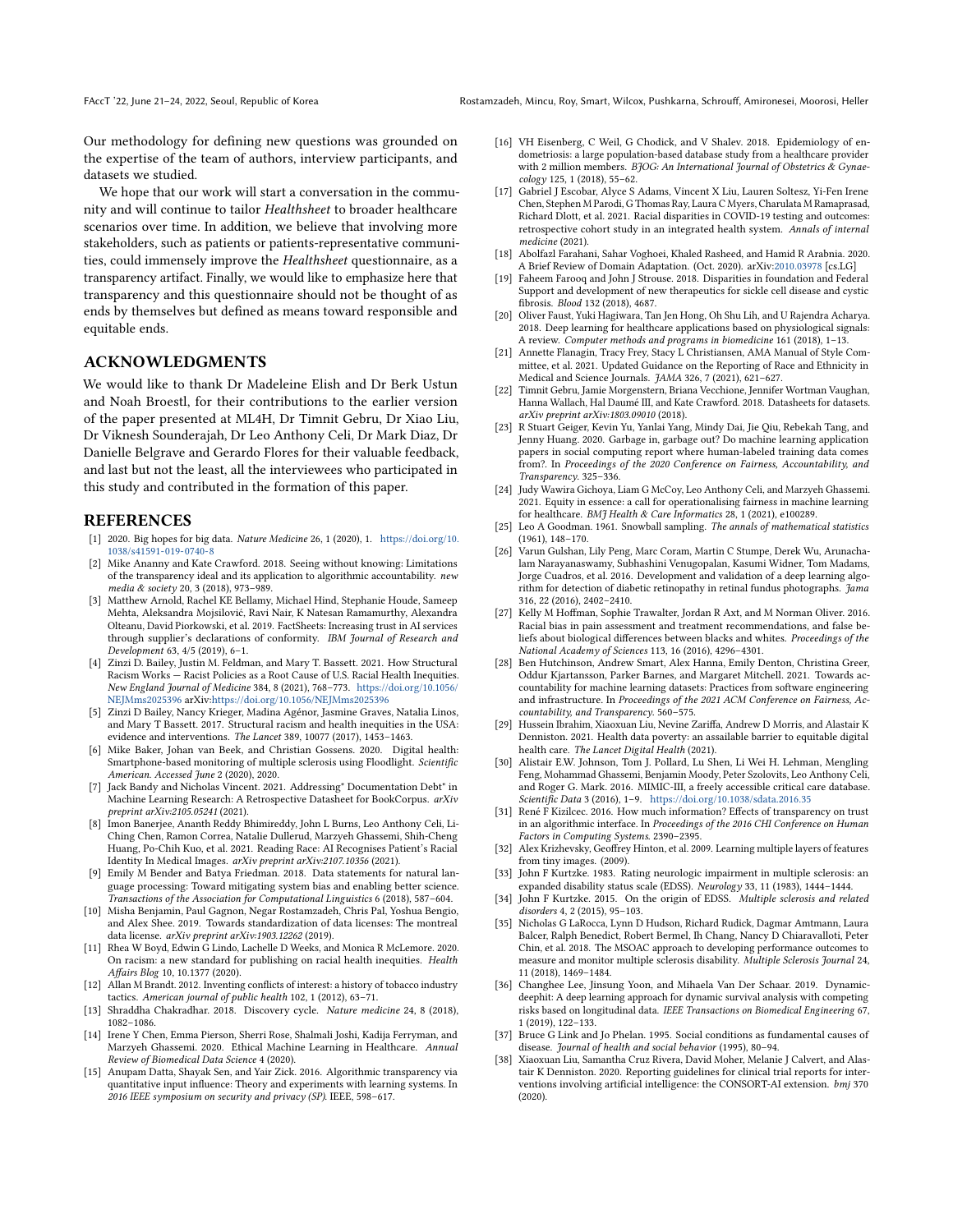- <span id="page-10-18"></span>[39] Donald Martin Jr, Vinodkumar Prabhakaran, Jill Kuhlberg, Andrew Smart, and William S Isaac. 2020. Participatory problem formulation for fairer machine learning through community based system dynamics. arXiv preprint arXiv:2005.07572 (2020).
- <span id="page-10-0"></span>[40] Michael E Matheny, Danielle Whicher, and Sonoo Thadaney Israni. 2020. Artificial intelligence in health care: a report from the National Academy of Medicine. Jama 323, 6 (2020), 509–510.
- <span id="page-10-7"></span>[41] Maciej A Mazurowski. 2020. Artificial intelligence in radiology: some ethical considerations for radiologists and algorithm developers. Academic radiology 27, 1 (2020), 127–129.
- <span id="page-10-11"></span>[42] Brent Mittelstadt. 2019. Principles alone cannot guarantee ethical AI. Nature Machine Intelligence 1, 11 (2019), 501–507.
- <span id="page-10-6"></span>[43] Chirag Nagpal, Steve Yadlowsky, Negar Rostamzadeh, and Katherine Heller. 2021. Deep Cox mixtures for survival regression. arXiv preprint arXiv:2101.06536 (2021).
- <span id="page-10-30"></span>[44] Bret Nestor, Matthew B. A. McDermott, Willie Boag, Gabriela Berner, Tristan Naumann, Michael C. Hughes, Anna Goldenberg, and Marzyeh Ghassemi. 2019. Feature Robustness in Non-stationary Health Records: Caveats to Deployable Model Performance in Common Clinical Machine Learning Tasks. In Proceedings of the 4th Machine Learning for Healthcare Conference (Proceedings of Machine Learning Research, Vol. 106), Finale Doshi-Velez, Jim Fackler, Ken Jung, David Kale, Rajesh Ranganath, Byron Wallace, and Jenna Wiens (Eds.). PMLR, Ann Arbor, Michigan, 381–405. <http://proceedings.mlr.press/v106/nestor19a.html>
- <span id="page-10-12"></span>[45] Ziad Obermeyer, Brian Powers, Christine Vogeli, and Sendhil Mullainathan. 2019. Dissecting racial bias in an algorithm used to manage the health of populations. Science 366, 6464 (2019), 447–453.
- <span id="page-10-27"></span>[46] Sinno Jialin Pan and Qiang Yang. 2010. A Survey on Transfer Learning. IEEE Trans. Knowl. Data Eng. 22, 10 (Oct. 2010), 1345–1359.
- <span id="page-10-10"></span>[47] Efthimios Parasidis, Elizabeth Pike, and Deven McGraw. 2019. A Belmont report for health data. The New England journal of medicine 380, 16 (2019), 1493-1495.
- <span id="page-10-21"></span>[48] M Park. 2010. NCAA genetic screening rule sparks discrimination concerns. CNN. com (2010).
- <span id="page-10-13"></span>[49] Amandalynne Paullada, Inioluwa Deborah Raji, Emily M Bender, Emily Denton, and Alex Hanna. 2020. Data and its (dis) contents: A survey of dataset development and use in machine learning research. arXiv preprint arXiv:2012.05345 (2020).
- <span id="page-10-1"></span>[50] Marco V Perez, Kenneth W Mahaffey, Haley Hedlin, John S Rumsfeld, Ariadna Garcia, Todd Ferris, Vidhya Balasubramanian, Andrea M Russo, Amol Rajmane, Lauren Cheung, et al. 2019. Large-scale assessment of a smartwatch to identify atrial fibrillation. New England Journal of Medicine 381, 20 (2019), 1909–1917.
- <span id="page-10-4"></span>[51] Francesco Piccialli, Francesco Calabrò, Danilo Crisci, Salvatore Cuomo, Edoardo Prezioso, Roberta Mandile, Riccardo Troncone, Luigi Greco, and Renata Auricchio. 2021. Precision medicine and machine learning towards the prediction of the outcome of potential celiac disease. Scientific Reports 11, 1 (2021), 1–10.
- <span id="page-10-22"></span>[52] Emma Pierson, Tim Althoff, Daniel Thomas, Paula Hillard, and Jure Leskovec. 2019. The menstrual cycle is a primary contributor to cyclic variation in women's mood, behavior, and vital signs. bioRxiv (2019), 583153.
- <span id="page-10-8"></span>[53] Vinay Uday Prabhu and Abeba Birhane. 2020. Large image datasets: A pyrrhic win for computer vision? arXiv preprint arXiv:2006.16923 (2020).
- <span id="page-10-16"></span>[54] Mahima Pushkarna and Andrew Zaldivar. 2021. Data Cards: Purposeful and Transparent Documentation for Responsible AI. (2021). [https://datacentricai.](https://datacentricai.org/papers/112_CameraReady_Data_Cards.pdf) [org/papers/112\\_CameraReady\\_Data\\_Cards.pdf](https://datacentricai.org/papers/112_CameraReady_Data_Cards.pdf)
- <span id="page-10-20"></span>[55] Mahima Pushkarna, Andrew Zaldivar, and Daniel Nanas. [n.d.]. Data Cards Playbook: Participatory Activities for Dataset Documentation. [https://](https://facctconference.org/2021/acceptedcraftsessions.html#data_cards) [facctconference.org/2021/acceptedcraftsessions.html#data\\_cards](https://facctconference.org/2021/acceptedcraftsessions.html#data_cards)
- <span id="page-10-14"></span>[56] Inioluwa Deborah Raji, Andrew Smart, Rebecca N White, Margaret Mitchell, Timnit Gebru, Ben Hutchinson, Jamila Smith-Loud, Daniel Theron, and Parker Barnes. 2020. Closing the AI accountability gap: Defining an end-to-end framework for internal algorithmic auditing. In Proceedings of the 2020 conference on fairness, accountability, and transparency. 33–44.
- <span id="page-10-17"></span>[57] Samantha Cruz Rivera, Xiaoxuan Liu, An-Wen Chan, Alastair K Denniston, and Melanie J Calvert. 2020. Guidelines for clinical trial protocols for interventions involving artificial intelligence: the SPIRIT-AI extension. bmj 370 (2020).
- <span id="page-10-26"></span>[58] Dorothy E Roberts. 2018. The most shocking and inhuman inequality: Thinking structurally about poverty, racism, and health inequities. U. Mem. L. Rev. 49 (2018), 167.
- <span id="page-10-31"></span>Subhrajit Roy, Diana Mincu, Eric Loreaux, Anne Mottram, Ivan Protsyuk, Natalie Harris, Emily Xue, Jessica Schrouff, Hugh Montgomery, Ali Connell, et al. 2021. Multi-task prediction of organ dysfunction in the ICU using sequential subnetwork routing. (2021).
- <span id="page-10-9"></span>[60] Nithya Sambasivan, Shivani Kapania, Hannah Highfill, Diana Akrong, Praveen Paritosh, and Lora M Aroyo. 2021. "Everyone wants to do the model work, not the data work": Data Cascades in High-Stakes AI. In proceedings of the 2021 CHI Conference on Human Factors in Computing Systems. 1–15.
- <span id="page-10-19"></span>[61] Mark Schurgin, Mark Schlager, Laura Vardoulakis, Laura R Pina, and Lauren Wilcox. 2021. Isolation in Coordination: Challenges of Caregivers in the USA. In Proceedings of the 2021 CHI Conference on Human Factors in Computing Systems.  $1 - 14.$
- <span id="page-10-15"></span>[62] Ramya Srinivasan, Emily Denton, Jordan Famularo, Negar Rostamzadeh, Fernando Diaz, and Beth Coleman. 2021. Artsheets for Art Datasets. (2021).
- <span id="page-10-24"></span>[63] S. Steinhubl, E. D. Muse, and E. Topol. 2015. The emerging field of mobile health. Science Translational Medicine 7 (2015), 283rv3 – 283rv3.
- <span id="page-10-2"></span>[64] Nenad Tomašev, Xavier Glorot, Jack W Rae, Michal Zielinski, Harry Askham, Andre Saraiva, Anne Mottram, Clemens Meyer, Suman Ravuri, Ivan Protsyuk, et al. 2019. A clinically applicable approach to continuous prediction of future acute kidney injury. Nature 572, 7767 (2019), 116–119.
- <span id="page-10-5"></span>[65] Mohammed Uddin, Yujiang Wang, and Marc Woodbury-Smith. 2019. Artificial intelligence for precision medicine in neurodevelopmental disorders. NPJ digital medicine 2, 1 (2019), 1–10.
- <span id="page-10-23"></span>[66] D Vidyasagar. 2006. Global notes: the 10/90 gap disparities in global health research. Journal of Perinatology 26, 1 (2006), 55–56.
- <span id="page-10-25"></span>[67] Derick Wade. 2007. Ethics of collecting and using healthcare data
- <span id="page-10-28"></span>[68] Jindong Wang, Cuiling Lan, Chang Liu, Yidong Ouyang, Wenjun Zeng, and Tao Qin. 2021. Generalizing to Unseen Domains: A Survey on Domain Generalization. (March 2021). arXiv[:2103.03097](https://arxiv.org/abs/2103.03097) [cs.LG]
- <span id="page-10-29"></span>[69] Karl Weiss, Taghi M Khoshgoftaar, and Dingding Wang. 2016. A survey of transfer learning. Journal of Big Data 3, 1 (May 2016), 1–40.
- <span id="page-10-3"></span>[70] Jionglin Wu, Jason Roy, and Walter F Stewart. 2010. Prediction modeling using EHR data: challenges, strategies, and a comparison of machine learning approaches. Medical care (2010), S106–S113.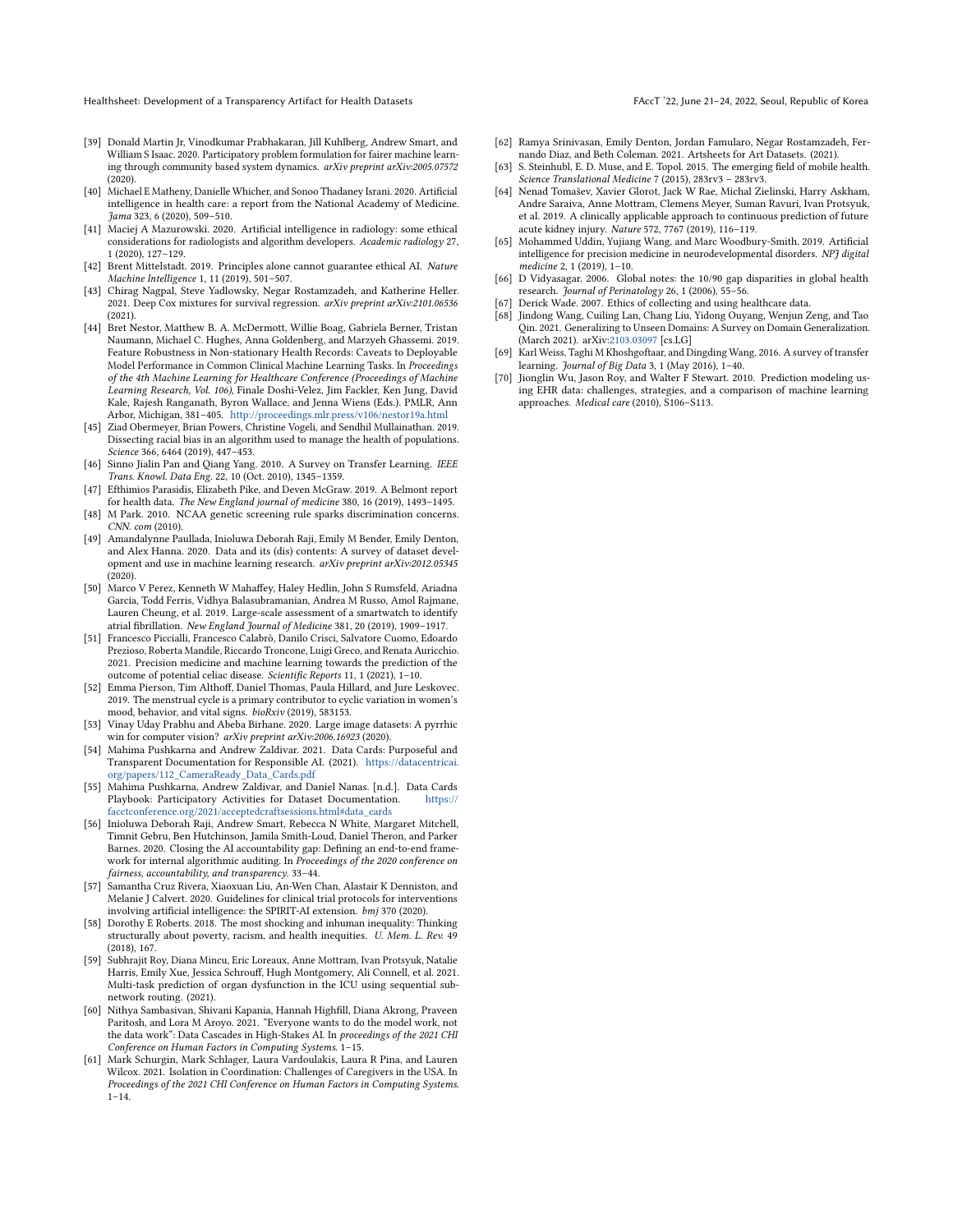# APPENDIX A: HEALTHSHEET

The provided answers here are for the MIMIC-III dataset, that was one of our case studies. Several questions in the paper are from original datasheets [\[22\]](#page-9-0) or an adaptation of datasheets questionnaire. The Healthsheets questionnaire is being updated by ongoing interviews and feedback.

#### **General Information**

If the answer to any of the questions in the questionnaire is N/A, please describe why the answer is N/A (e.g: data not being available)

### **Provide a 2 sentence summary of this dataset.**

MIMIC (Medical Information Mart for Intensive Care) is a large, freely-available database comprising deidentified health-related data from patients who were admitted to the critical care units of the Beth Israel Deaconess Medical Center.

#### **Has the dataset been audited before?** If yes, by whom and what are the results?

N/A. Information could not be easily found.

### **Dataset Versioning**

Version: A dataset will be considered to have a new version if there are major differences from a previous release. Some examples are a change in the number of patients/participants, or an increase in the data modalities covered.

Sub-version: A sub-version tends to apply smaller scale changes to a given version. Some datasets in healthcare are released without labels and predefined tasks, or will be later labeled by researchers for specific tasks and problems, to form sub-versions of the dataset.

The following set of questions clarifies the information about the current (latest) version of the dataset. It is important to report the rationale for labeling the data in any of the versions and sub-versions that this datasheet addresses, funding resources, and motivations behind each released version of the dataset.

#### **Does the dataset get released as static versions or is it dynamically updated?**

a. If static, how many versions of the dataset exist? b.If dynamic, how frequently is the dataset updated?

Static versions:

- MIMIC-IV contains data from 2008-2019. The data was collected from Metavision bedside monitors.
- MIMIC-III contains data from 2001-2012. The data was collected from Metavision and CareVue bedside monitors.
- MIMIC-II contains data from 2001-2008. The data was collected from CareVue bedside monitors. MIMIC-II is no longer publicly available but the data can still be obtained from MIMIC-III by only including data from the CareVue monitors.

#### **Is this datasheet created for the original version of**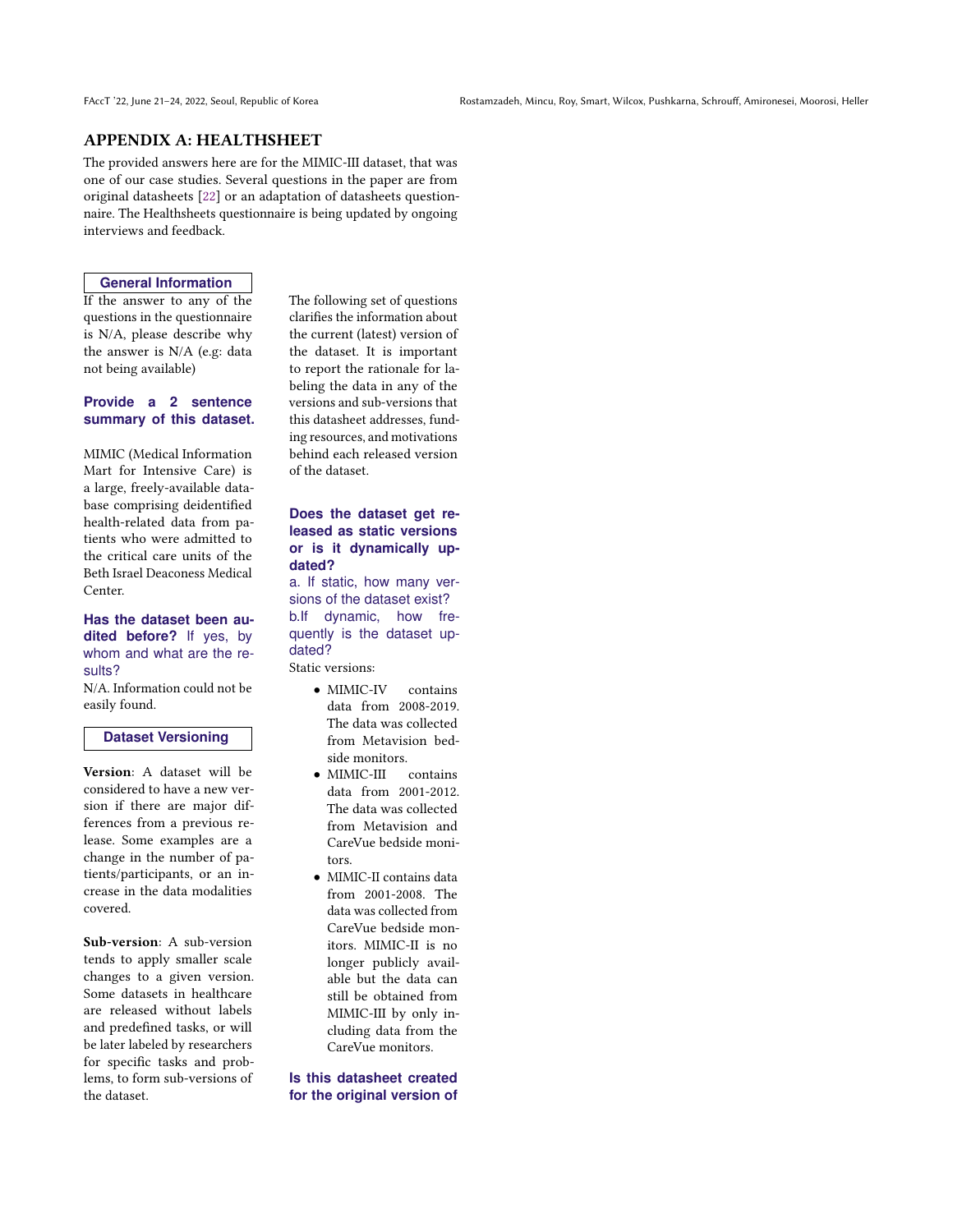#### **the dataset?** If not, which version of the dataset is this datasheet for?

This datasheet is created for version 3 (MIMIC-III). There is no healthseet for the original dataset version.

### **Are there any datasheets created for any versions of this dataset?**

No, this is the first datasheet being created for this dataset.

**Does the current version/sub-version of the dataset come with predefined task(s), labels, and recommended data splits (e.g., for training, development/validation,**

**testing)?** If yes, please provide a high-level description of the introduced tasks, data splits, and labeling, and explain the rationale behind them. Please provide the related links and references. If not, is there any resource (website, portal, etc.) to keep track of all defined tasks and/or label definitions?

The original dataset doesn't come with predefined tasks, labels or recommended data splits. There is a community with ongoing contributions (pull requests) and most of the dataset labeling / task definitions fall under those categories. See [https://github.com/](https://github.com/MIT-LCP/mimic-code/tree/main/mimic-iii/concepts.) [MIT-LCP/mimic-code/tree/](https://github.com/MIT-LCP/mimic-code/tree/main/mimic-iii/concepts.) [main/mimic-iii/concepts.](https://github.com/MIT-LCP/mimic-code/tree/main/mimic-iii/concepts.)

**If the dataset has multiple versions, and this datasheet represents one of them, answer the following questions:**

a. What are the characteristics that have been changed between different versions of the dataset?

b. Explain the motivation/rationale for creating the current version of the

#### dataset.

c. Does this version have more subjects/patients represented in the data, or fewer?

d. Does this version of the dataset have extended data or new data from the same patients as the older versions? Were any patients, data fields, or data points removed? If so, why?

e. Do we expect more versions of the dataset to be released?

f. Is this datasheet for a subversion of the dataset? If yes, does this sub-version of the dataset introduce a new task, labeling, and/or recommended data splits? If the answer to any of these questions is yes, explain the rationale behind it.

g. Are you aware of any widespread sub-version(s) of the dataset? If yes, what is the addressed task, or application that is addressed?

a. New data is being added (collected between 2008-2012). In addition, many data elements have been regenerated from the raw data in a more robust manner to improve the quality of the underlying data. For a full list of changes, please refer to [https://mimic.mit.edu/](https://mimic.mit.edu/iii/about/releasenotes/) [iii/about/releasenotes/](https://mimic.mit.edu/iii/about/releasenotes/)

b. MIMIC-III is an extension of MIMIC-II: it incorporates the data contained in MIMIC-II (collected between 2001 - 2008) and augments it based on the changes described above (and in more detail in the release notes).

c. Yes, new patients have been added.

d. Yes, corrections to fields and new data has been included. See release notes for a full list of changes/additions.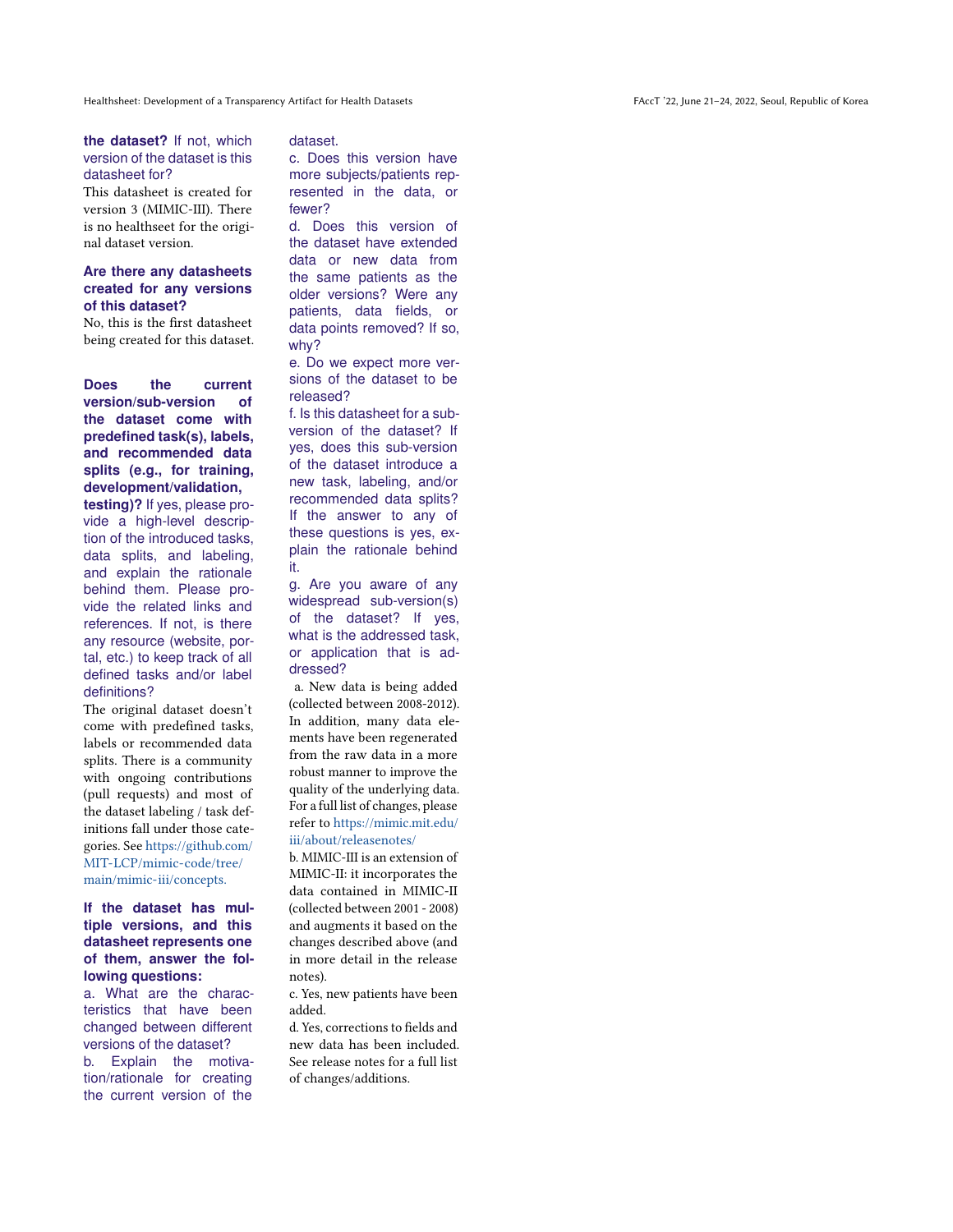e. MIMIC-IV has been released, which is an update to MIMIC-III. While we cannot say with certainty, we expect more versions to be released in the future.

f. It is not, while there are multiple sub-versions of MIMIC-III, we are including information for the overall version since this was a major release. g. MIMIC extract is widely used by the community. More details can be found at: [https:](https://github.com/MLforHealth/MIMIC_Extract) [//github.com/MLforHealth/](https://github.com/MLforHealth/MIMIC_Extract) [MIMIC\\_Extract](https://github.com/MLforHealth/MIMIC_Extract)

#### **Motivation**

Reasons and motivations behind creating the dataset, including but not limited to funding interests.

For any of the following questions, if a healthsheet has already been created for this dataset, then refer to those answers when filling in the below information.

**For what purpose was the dataset created?** Was there a specific task in mind? Was there a specific gap that needed to be filled? Please provide a description.

The dataset was created for research and development in electronic health records.

#### **What are the applications that the dataset is meant to address? (e.g., administrative applications, software applications, research)**

Broadly healthcare research. Specific tasks were not set up as part of the dataset release.

**Are there any types of usage or applications that are discouraged from using this dataset?**

No commercialization. From the agreement: "The LI-CENSEE will use the data for the sole purpose of lawful use in scientific research and no other."

**Who created this dataset (e.g., which team, research group) and on behalf of which entity (e.g., company, institution, organization)?**

MIMIC was created through the work of researchers at the MIT Laboratory for Computational Physiology and their collaborators. See: [https:](https://mimic.mit.edu/iii/about/acknowledgments/.) [//mimic.mit.edu/iii/about/](https://mimic.mit.edu/iii/about/acknowledgments/.) [acknowledgments/.](https://mimic.mit.edu/iii/about/acknowledgments/.)

**Who funded the creation of the dataset?** If there is an associated grant, please provide the name of the grantor and the grant name and number.

Dataset creation was supported by grants from the National Institute of Biomedical Imaging and Bioengineering (NIBIB) of the National Institutes of Health (NIH) under award numbers R01-EB001659 (2003-2013) and R01-EB017205 (2014-2018).

**What is the distribution of backgrounds and experience/expertise of the dataset curators/generators?** N/A. This information could not be easily found.

**Any other comments?**

#### **Data Composition**

Instances: Refers to the unit of interest. The unit might be different in the healthsheet compared to the downstream use case: an instance might relate to a patient in the database, but will be used to provide predictions for specific events for that patient, treating each event as separate.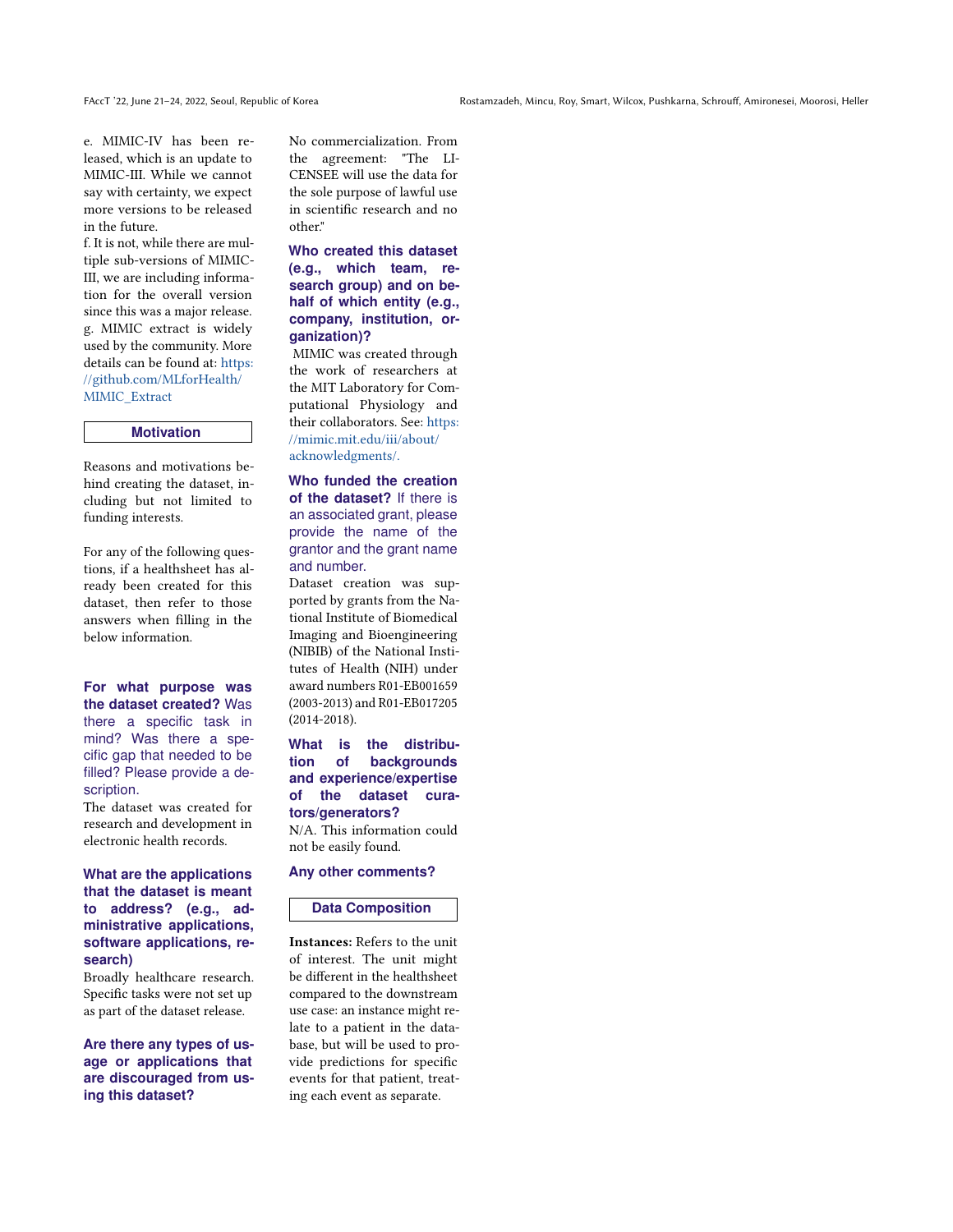**What do the instances that comprise the dataset represent (e.g., documents, images, people, countries)?** Are there multiple types of instances? Please provide a description.

MIMIC is a relational database containing tables of data relating to patients who stayed within the intensive care units at Beth Israel Deaconess Medical Center. A table is a data storage structure which is similar to a spreadsheet: each column contains consistent information (e.g., patient identifiers), and each row contains an instantiation of that information (e.g., a row could contain the integer 340 in the patient identifier column which would imply that the row's patient identifier is 340). A list of all tables can be found here: [https://mimic.mit.](https://mimic.mit.edu/iii/mimictables/) [edu/iii/mimictables/](https://mimic.mit.edu/iii/mimictables/)

**How many instances are there in total (of each type, if appropriate)?** (breakdown based on schema, provide data stats)? See [https://mit-lcp.github.io/](https://mit-lcp.github.io/mimic-schema-spy/) [mimic-schema-spy/.](https://mit-lcp.github.io/mimic-schema-spy/)

**How many patients / subjects does this dataset represent?** Answer this for both the preliminary dataset and the current version of the dataset.

There are 46520 patients in total in the MIMIC-III dataset.

**Does the dataset contain all possible instances or is it a sample (not necessarily random) of instances from a larger set?** If the dataset is a sample, then what is the larger set? Is the sample representative of the larger

set (e.g., geographic coverage)? If so, please describe how this representativeness was validated/verified. If it is not representative of the larger set, please describe why not (e.g., to cover a more diverse range of instances, because instances were withheld or unavailable). Answer this question for the preliminary version and the current version of the dataset in question.

MIMIC is a relational database containing tables of data relating to patients who stayed within the intensive care units (ICU) at Beth Israel Deaconess Medical Center between 2001 and 2012. The dataset is designed to be representative of electronic health records in ICUs but may not be representative of general electronic health records data such as in the non-ICU hospital wards.

**What data modality does each patient data consist of?** If the data is hierarchical, provide the modality details for all levels (e.g: text, image, physiological signal). Break down in all levels and specify the modalities and devices. The dataset contains different types of clinical data such as:

- Time-stamped nurseverified physiological measurements (for example, hourly documentation of heart rate, arterial blood pressure, or respiratory rate).
- Documented progress notes by care providers.
- Continuous intravenous drip medications and fluid balances.

**What data does each instance consist of? "Raw" data (e.g., unprocessed**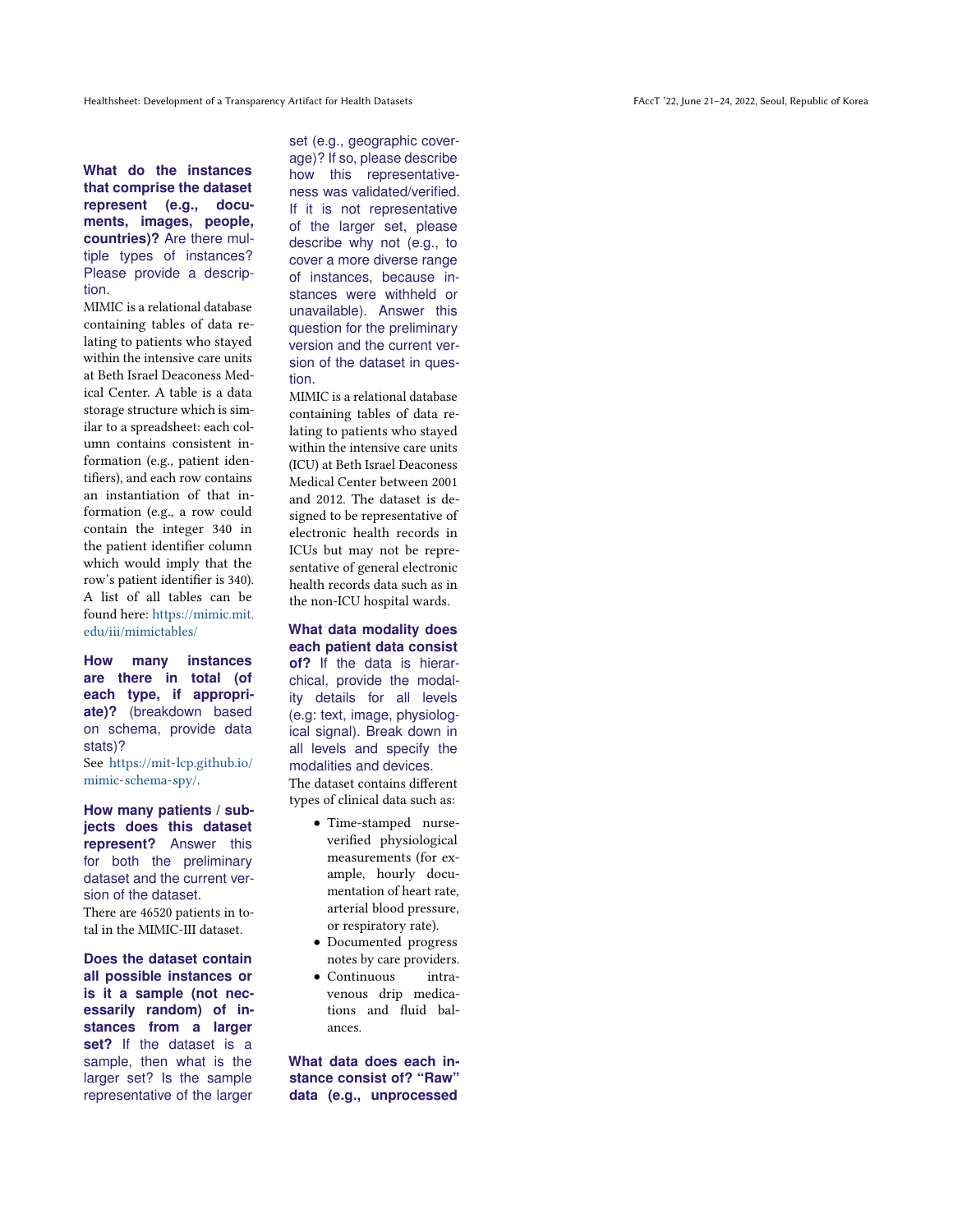**text or images) or features?** In either case, please provide a description.

No images are linked in MIMIC-III. All data is in the form of structured data, where each field comes from an electronic health record, and therefore has been processed.

**Is any information missing from individual in**stances? If so, please provide a description, explaining why this information is missing (e.g., because it was unavailable). This does not include intentionally removed information, but might include, e.g., redacted text.

The de-identification process for structured data required the removal of all eighteen of the identifying data elements listed in HIPAA, including fields such as patient name, telephone number, address and exact dates. Protected health information was removed from free text fields, such as diagnostic reports and physician notes.

There are other sources of missingness coming from the sparseness of the data, which is the nature of EHR. Not all lab values will be present at all times for a given patient for example.

**Are relationships between individual instances made explicit (e.g., They are all part of the same clinical trial, or a patient has multiple hospital visits and each visit is one instance)?** If so, please describe how these relationships are made explicit.

All of the subjects are patients who stayed within the intensive care units at Beth Israel Deaconess Medical Center between 2001 and 2012.

**Are there any errors, sources of noise, or redundancies in the dataset?** If so, please provide a description. (e.g., losing data due to battery failure, or in survey data subjects skip the question, radiological sources of noise) There are redundancies when it comes to laboratory values which are repeated in the CHARTEVENTS table. This occurs because it is desirable to display the laboratory values on the patient's electronic chart, and so the values are copied from the database storing laboratory val-

**Is the dataset selfcontained, or does it link to or otherwise rely on external resources (e.g., websites, tweets, other datasets)?** If it links to or relies on external resources: a. Are there guarantees that they will exist, and remain constant, over time

ues to the database storing the

CHARTEVENTS.

b. Are there official archival versions of the complete dataset (i.e., including the external resources as they existed at the time the dataset was created)

c. Are there any restrictions (e.g., licenses, fees) associated with any of the external resources that might apply to a future user? Please provide descriptions of all external resources and any restrictions associated with them, as well as links or other access points, as appropriate.

The dataset is self-contained, and the only information gathered from external resources is the date of death. This is acquired from the social security death registry.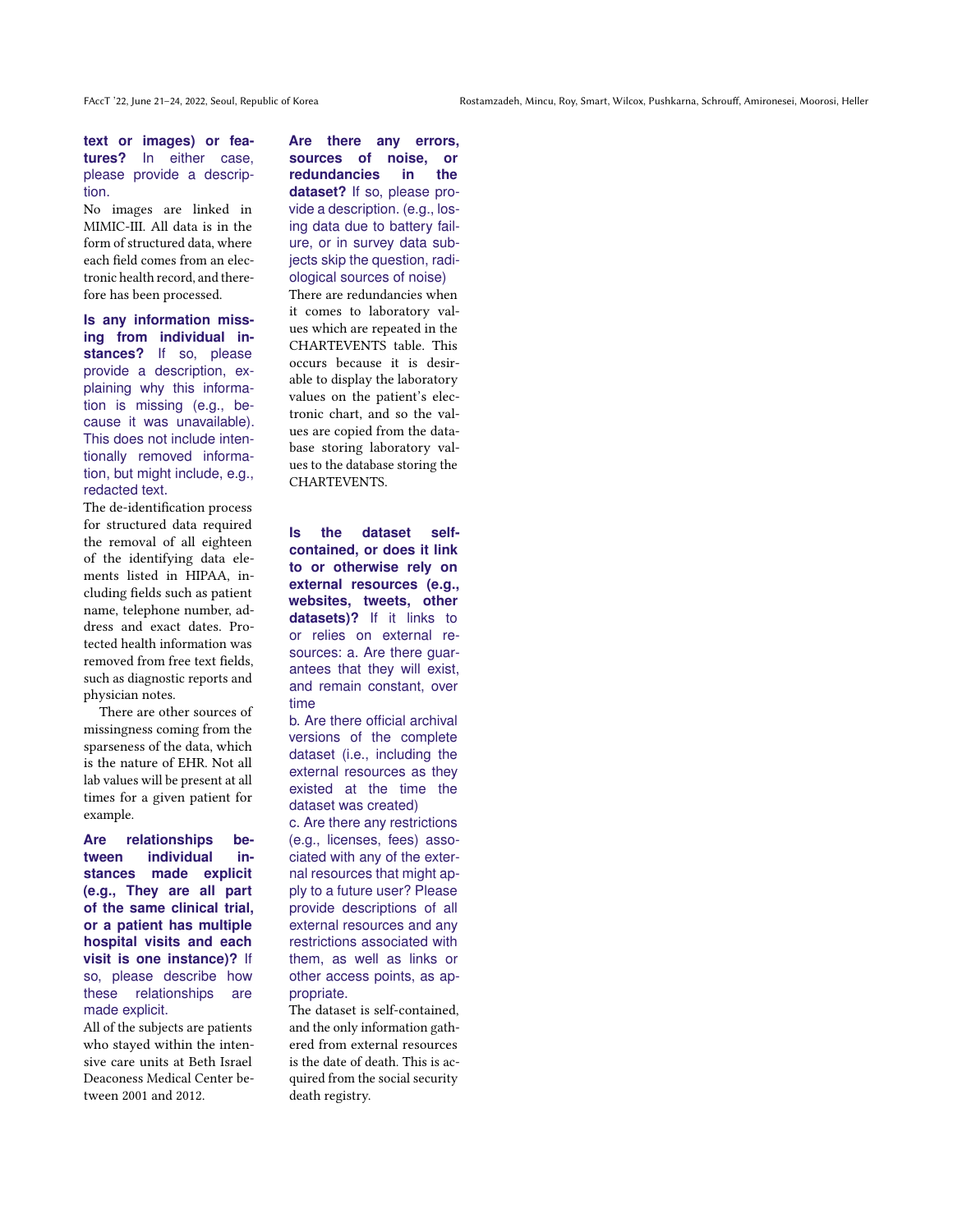**Does the dataset contain data that might be considered confidential (e.g., data that is protected by legal privilege or by doctor-patient confidenthe content of individuals non-public communications)?** If so, please provide a description. N/A. We believe it does not, but could not guarantee.

**Does the dataset contain data that, if viewed directly, might be offensive, insulting, threatening, or might otherwise cause anxiety?** If so, please describe why.

We do not believe so.

**If the dataset has been deidentified, were any measures taken to avoid the re-identification of individuals?** Examples of such measures: removing patients with rare pathologies or shifting time stamps. The dataset has been deidentified and dates/times have been shifted.

**Does the dataset contain data that might be considered sensitive in any** way (e.g., data that *t*enallenge in tests and confounding factors **veals racial or ethnic origins, sexual orientations, religious beliefs, political opinions or union memberships, or locations; financial or health data; biometric or genetic data; forms of government identification, such as social security numbers; criminal history)?** If so, please provide a description.

It contains health data, but in a non-identifiable way. For each patient, the following fields are specified:

- insurance
- language
- religion
- marital status
- ethnicity
- gender (genotypical sex)

tiality, data that includes and contextual attributes in data collection

**For data that requires a device or equipment for collection or the context of the experiment matters on the outcome, provide details, answer the following additional questions or provide relevant information based on the device or context that is used (for example)**

a. If there was an MRI machine used, what is the MRI machine and model used? b. If heart rate was measured what is the device for heart rate variation that is used?

c. If cortisol measurement is reported at multi site, provide details.

d. If smartphones were used to collect the data, provide the names of models.

e. Anything else? N/A. We could not find information related to this.

**Which factors in the data might limit the generalization of potentially derived models?** Is this information available as auxiliary labels for challenge tests? For instance:

a. Number and diversity of devices included in the dataset.

b. Data recording specificities, e.g., the view for a chest x-ray image.

c. Number and diversity of recording sites included in the dataset.

d. Distribution shifts over time.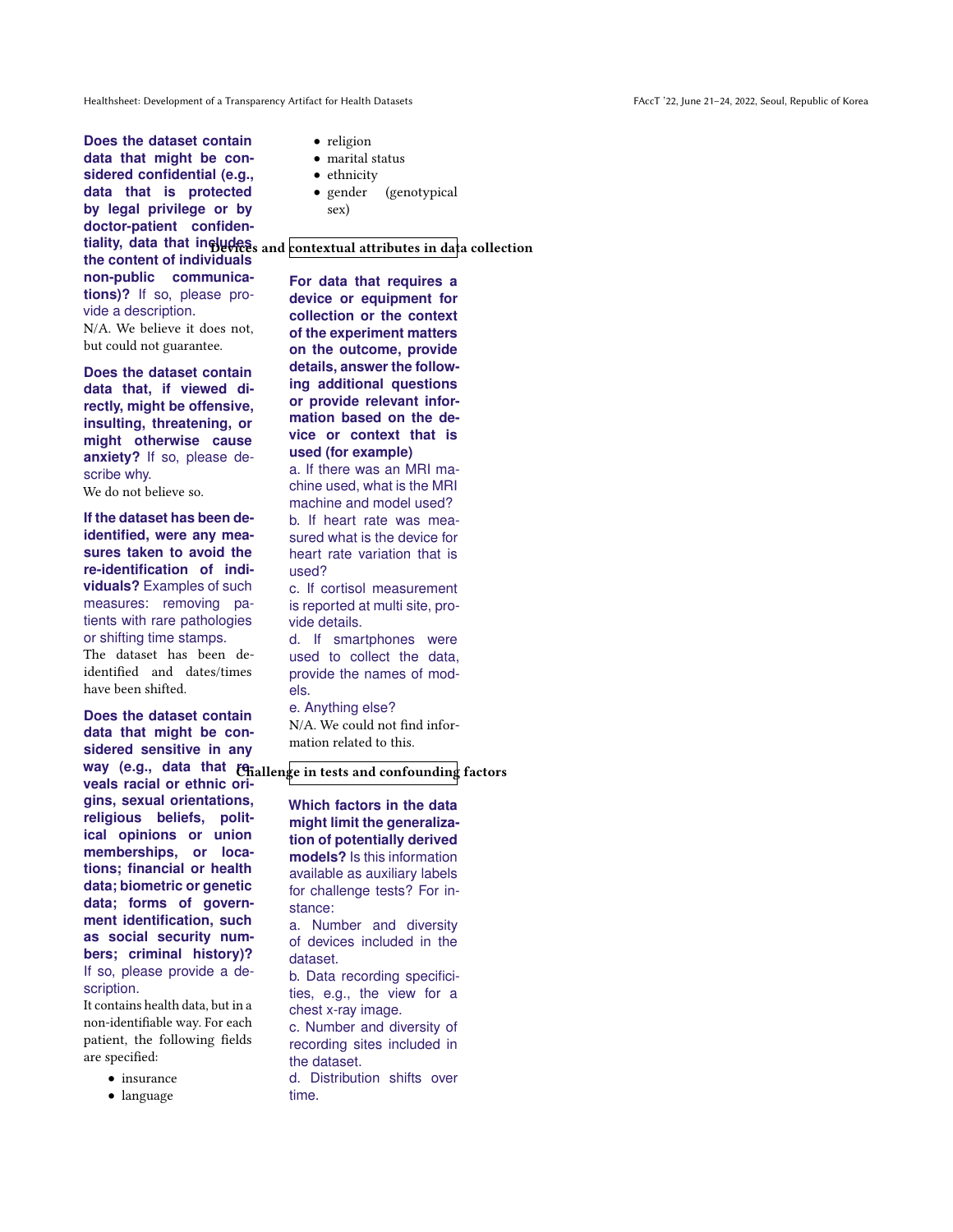Beth Israel Deaconess Medical Center was the only site from which data was collected. It is based in Boston, MA, USA.

For distribution shifts, in 2008 the EHR system changed from CareVue to MetaVision. Data which could not be merged is given a suffix to denote the data source. There are also smaller shifts in nontransition years as the patient distribution is non-stationary.

For all other questions we could not find the information.

**What confounding factors might be present in the data?** a. Interactions between demographic or historically marginalized groups and data recordings, e.g., were women patients recorded in one site, and men in another?

b. Interactions between the labels and data recordings, e.g., were healthy patients recorded on one device and diseased patients on another?

a. As there is a single recording site, all groups have had data recorded from the same place. However, we are aware of work that looks into sitewise demographic differences. b. N/A, as labels aren't associated with this version.

categories and the source of the classifications used (e.g: self-report or selection, investigator observed, database, electronic health record, survey instrument). c. If patients' demographic data is included, are patients aware / did they consent to the collection and use of their demographic information?

d. In some cases, there have been biologically proven associations between demographics and the outcome. Are you aware of similar associations in the tasks covered by this dataset? Should users be wary of specific proxies or associations when using the dataset? If yes, please provide a link to the study, or publication. e. Is there any mechanism for updating some of this demographic information after its initial collection? For example, if someone wants to change their gender information, what are the mechanisms to do so? f. Provide a description of the respective distributions of each subgroup population within the dataset. Most information could not be easily found in official sources. For f. Subgroup informa-

**Any other comments?**

**Collection and use of demographic information** Female: 44.1%, Male

tion:

**Does the dataset identify any demographic subpopulations (e.g., by age, gender, sex, ethnicity)?** If yes:

a. The reasons that these categories were assessed also should be described in the datasheet.

b. How was this information acquired? Please describe who identified these

55.9% • Asian 2.3%, Black 9.4%, Hispanic 3.27%, White

70.89%, Other 14.04%

**If no, is there any regulation that prevents demographic data collection in your study (for example, the country that the data is collected in)?**

N/A, as the dataset contains demographic information.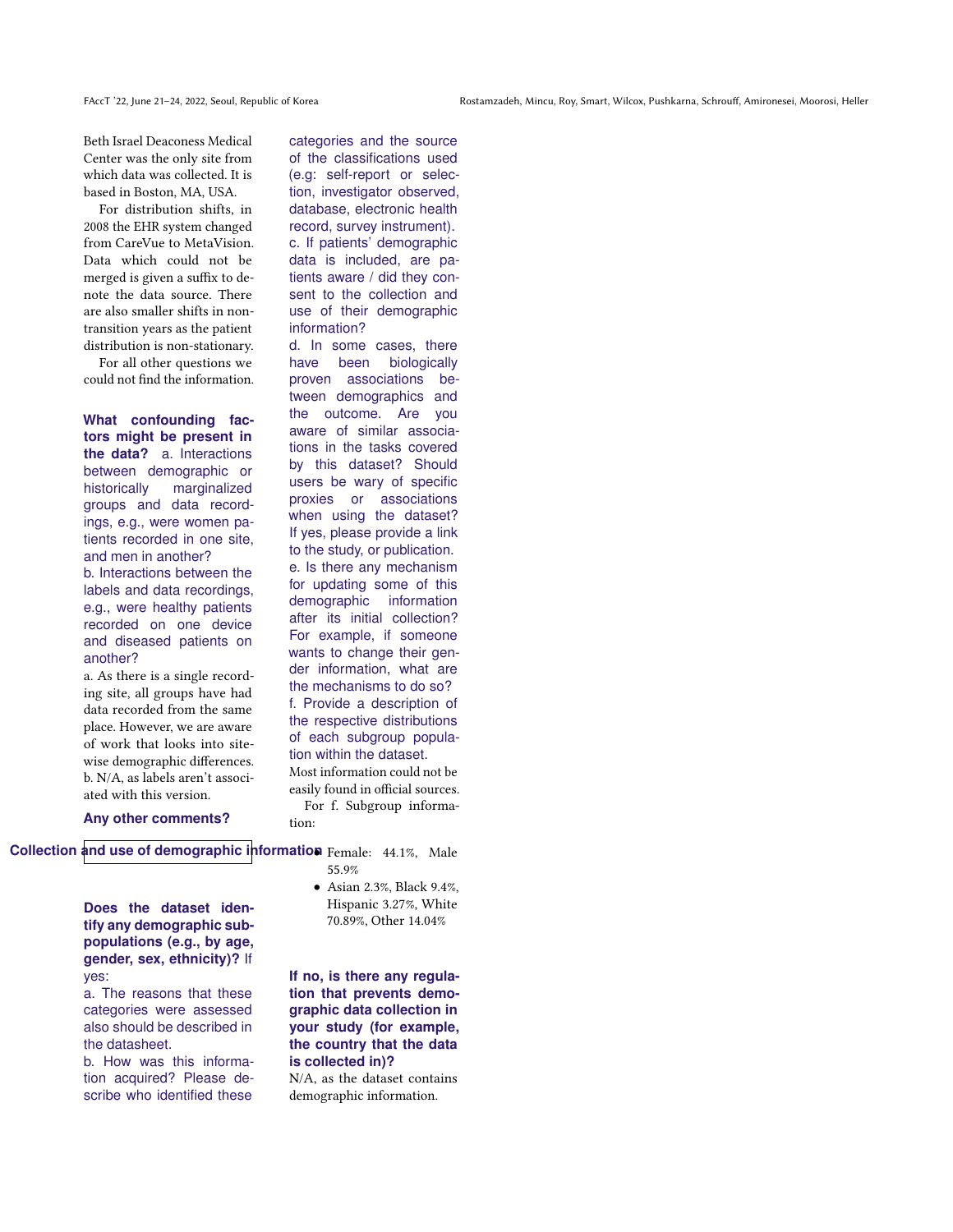**Pre-processing / de-identification**

**Was there any preprocessing for the deidentification of the patients?** Provide the answer for the preliminary and the current version of the dataset.

The data was de-identified in accordance with Health Insurance Portability and Accountability Act (HIPAA) standards using structured data cleansing and date shifting.

**Was there any preprocessing for cleaning the data?** Provide the answer for the preliminary and the current version of the dataset

Various fields have been cleaned through harmonization or de-duplication. The following release notes provide ample information as to what was changed and how:

[iii/about/releasenotes/.](https://mimic.mit.edu/docs/iii/about/releasenotes/) Dates have also been date shifted as part of the deidentification process.

**Was the "raw" data (post de-identification) saved in addition to the preprocessed/cleaned data (e.g., to support unanticipated future uses)?** If so, please provide a link or other access point to the "raw" data.

N/A. This information could not be found.

**Were instances excluded from the dataset at the time of preprocessing?** If so, why? For example, instances related to patients under 18 might be discarded.

In the MIMIC-IV cohort, patients who underwent extubation during ICU stays were included. The exclusion criteria were as follows: (i) age <18

years, (ii) unplanned extubation, (iii) not the first extubation during the hospital stay, or (iv) no MV records before extubation.

Reference: [https://www.](https://www.frontiersin.org/articles/10.3389/fmed.2021.676343/full) [frontiersin.org/articles/10.](https://www.frontiersin.org/articles/10.3389/fmed.2021.676343/full) [3389/fmed.2021.676343/full](https://www.frontiersin.org/articles/10.3389/fmed.2021.676343/full)

**If the dataset is a sample from a larger set, what was the sampling strategy (e.g., deterministic, probabilistic with specific sampling probabilities)?** Answer this question for both the preliminary dataset and the current version of the dataset.

The data is sliced based on time and collected from medical records information systems. No specific sampling has been used.

**Any other comments?**

# [https://mimic.mit.edu/docs/](https://mimic.mit.edu/docs/iii/about/releasenotes/) **Labeling and subjectivity of labeling**

**Is there an explicit label or target associated with each data instance?** Please respond for both the preliminary dataset and the current version. a. If yes: i) What are the labels provided? ii) Who performed the label-

ing? For example, was the labeling done by a clinician, ML researcher, university or hospital?

b. What labeling strategy was used?

i) Gold standard label available in the data (e.g., cancers validated by biopsies) ii) Proxy label computed from available data:

1. Which label definition was used? (e.g., Acute Kidney Injury has multiple definitions)

2. Which tables and features were considered to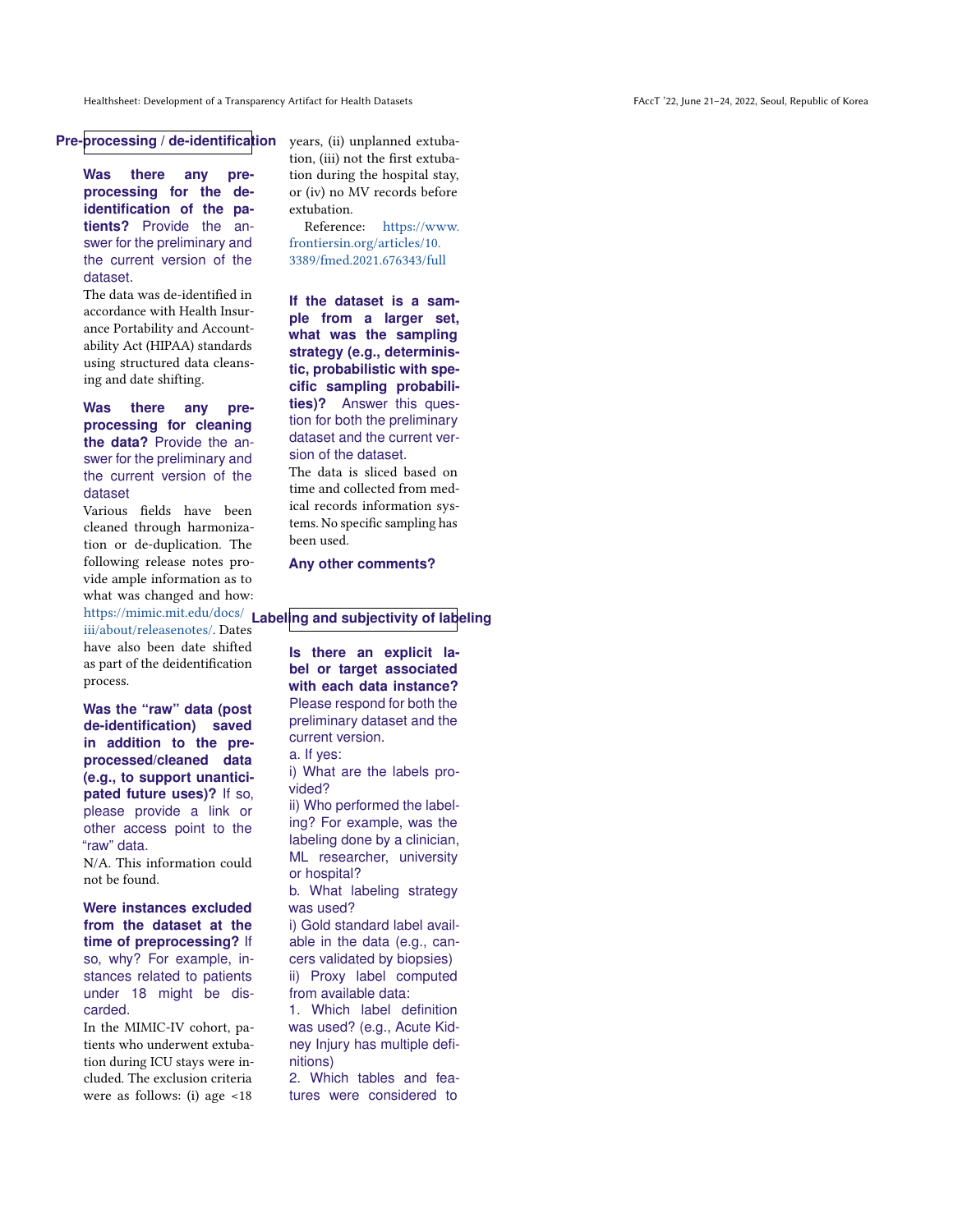compute the label?

iii) Which proportion of the data has gold standard labels?

c. Human-labeled data

i) How many labellers were considered?

ii) What is the demographic of the labellers? (countries of residence, of origin, number of years of experience, age, gender, race, ethnicity, . . . )

iii) What guidelines did they follow?

iv) How many labellers provide a label per instance? If multiple labellers per instance:

1. What is the rater agreement? How was disagreement handled?

2. Are all labels provided, or summaries (e.g., maximum vote)?

v) Is there any subjective source of information that may lead to inconsistencies in the responses? (e.g: multiple people answering a survey having different interpretation of scales, multiple clinicians using scores, or notes)

vi) On average, how much time was required to annotate each instance?

vii) Were the raters compensated for their time? If so, by whom and what amount? What was the compensation strategy (e.g., fixed number of cases, compensated per hour, per cases per hour)?

**What are the human level performances in the applications that the dataset is supposed to address?**

**Is the software used to preprocess/clean/label the instances available?** If so, please provide a link or other access point.

**Is there any guideline that the future researchers are recommended to follow when creating new labels / defining new tasks?**

**Are there recommended data splits (e.g., training, development/validation,**

**testing)?** Are there units of data to consider, whatever the task? If so, please provide a description of these splits, explaining the rationale behind them. Please provide the answer for both the preliminary dataset and the current version or any sub-version that is widely used.

#### **Any other comments?**

No questions were answered in this section, as this version does not come with labels.

#### **Collection Process**

**Were any REB/IRB approval (e.g., by an institutional review board or research ethics board) received?** If so, please provide a description of these review processes, including the outcomes, as well as a link or other access point to any supporting documentation.

The project was approved by the Institutional Review Boards of Beth Israel Deaconess Medical Center (Boston, MA) and the Massachusetts Institute of Technology (Cambridge, MA).

**How was the data associated with each instance acquired?** Was the data directly observable (e.g., medical images,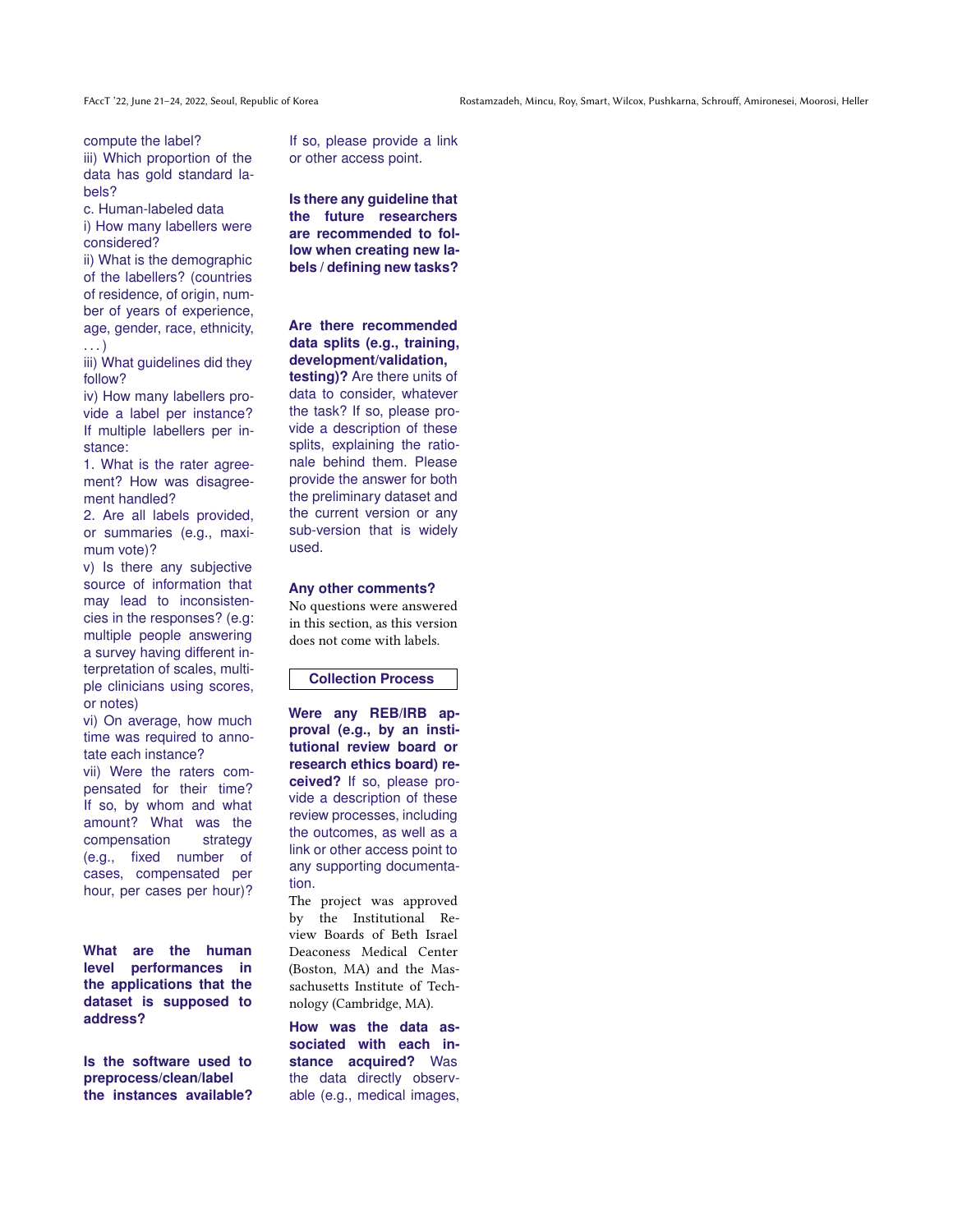labs or vitals), reported by subjects (e.g., survey responses, pain levels, itching/burning sensations), or indirectly inferred/derived from other data (e.g., partof-speech tags, modelbased guesses for age or language)? If data was reported by subjects or indirectly inferred/derived from other data, was the data validated/verified? If so, please describe how.

Data was collected in-hospital by clinical staff, collected in the critical care unit or from the hospital record system. For example, for labs, a member of the clinical staff acquires a fluid from a site in the patient's body, labels it and sends it for processing.

**What mechanisms or procedures were used to collect the data (e.g., hardware apparatus or sensor, manual human curation, software program, software API)?** How were these mechanisms or procedures validated? Provide the answer for all modalities and collected data. Has this information been changed through the process? If so, explain why.

Two different critical care information systems were used for collecting the dataset: Philips CareVue Clinical Information System (models M2331A and M1215A; Philips Health-care, Andover, MA) and iMDsoft MetaVision ICU (iMDsoft, Needham, MA).

**Who was involved in the data collection process (e.g., patients, clinicians, doctors, ML researchers, hospital staff, vendors, etc) and how were they compensated (e.g., how much were contributors paid)?**

We could only find highlevel information regarding the groups involved.

MIMIC is made available largely through the work of researchers at the MIT Laboratory for Computational Physiology and the following research groups:

- Beth Israel Deaconess Medical Center
- MIT Clinical Decision Making
- MIT Computational Physiology and Clinical Inference Group
- MIT Lab for Computational Physiology
- Philips Health Care

**Over what timeframe was the data collected? Does this timeframe match the creation timeframe of the data associated with the instances (e.g., recent crawl of old news articles)?** If not, please describe the timeframe in which the data associated with the instances was created.

The data was collected between 2001 and 2012, however the dates in the dataset have been time shifted in order to help with de-identification.

**Does the dataset relate to people?** If not, you may skip the remaining questions in this section.

**Did you collect the data from the individuals in question directly, or obtain it via third parties or other sources (e.g., hospitals, app company)?**

Third parties or other sources. MIMIC-III consists of data collected from two different clinical information systems, Care-Vue and MetaVision.

**Were the individuals in question notified about the data collection?** If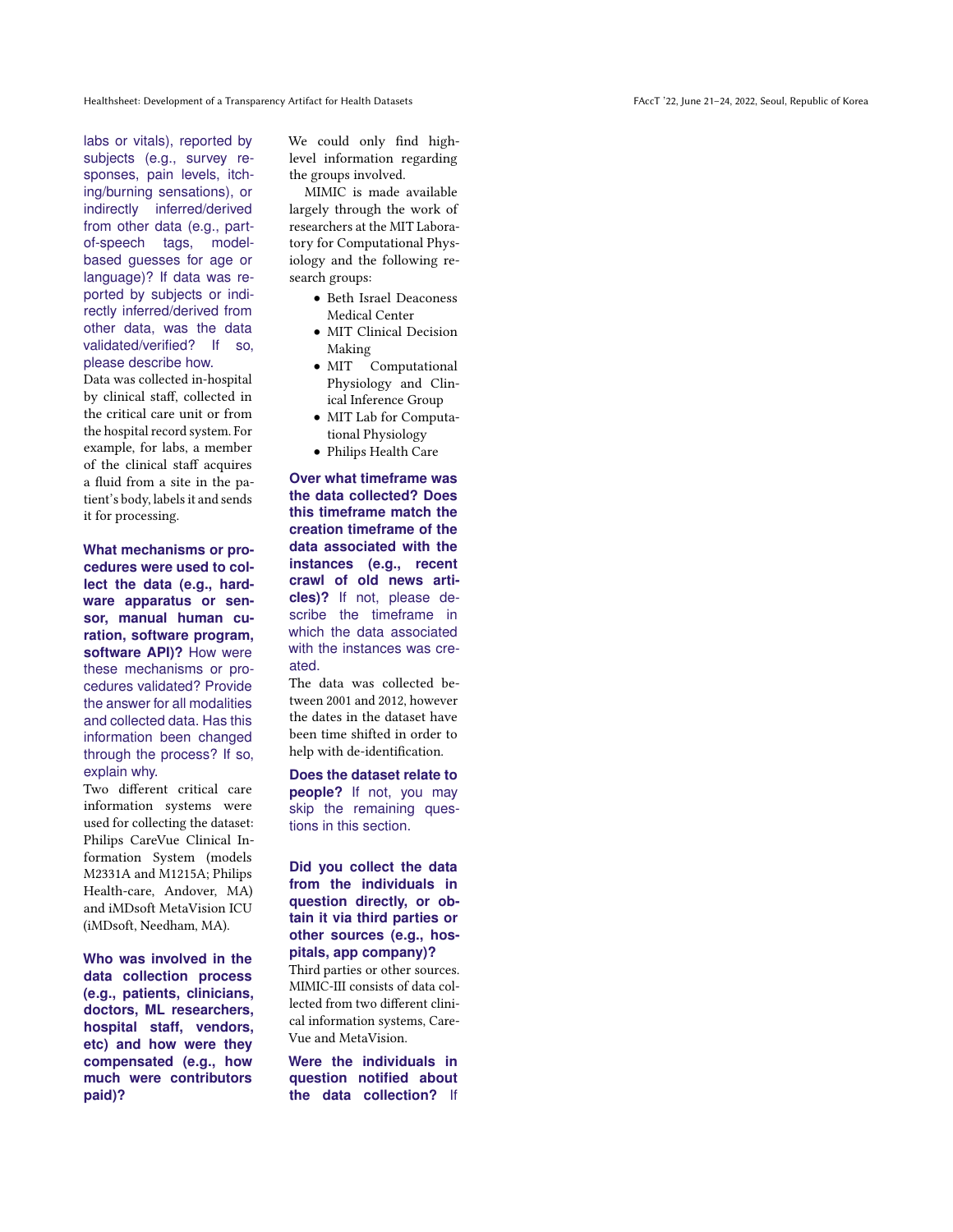so, please describe (or show with screenshots or other information) how notice was provided, and provide a link or other access point to, or otherwise reproduce, the exact language of the notification itself.

not be found.

**Did the individuals in question consent to the collection and use of their data?** If so, please describe (or show with screenshots or other information) how consent was requested and provided, and provide a link or other access point to, or otherwise reproduce, the exact language to which the individuals consented.

Requirement for individual patient consent was waived because the project did not impact clinical care and all protected health information was de-identified.

**If consent was obtained, were the consenting individuals provided with a mechanism to revoke their consent in the future or for certain uses?** If so, please provide a description, as well as a link or other access point to the mechanism (if appropriate).

N/A, as consent was not obtained.

## **In which countries was the data collected?**

The dataset was collected in Boston, Massachusetts, United States of America.

**Has an analysis of the potential impact of the dataset and its use on data subjects (e.g., a data protection impact analysis) been conducted?** If so, please provide a description of this analysis, including the outcomes, as well as a link or other access point to any supporting documentation. N/A. This information could not be found.

N/A. This information could ion Criteria-Accessibility in Data Collection

**Is there any languagebased communication with patients?** If yes, describe the choices of language(s) for communication. (for example, if there is an app used for communication, what are the language options?)

To the best of our knowledge, verbal communication was used with the patients. We could not find information on the various language accommodations that were made.

**What are the accessibility measurements and what aspects were considered when the study was designed and implemented?**

N/A. We could not find this information in official sources.

#### **If data is part of a clinical study, what are the inclusion criteria?**

N/A. We could not find this information in official sources.

**Any other comments?**

**Uses**

**Has the dataset been used for any tasks already?** If so, please provide a description.

Yes. A common example includes "Length of stay in the ICU".

**Does using the dataset require the citation of the paper or any other forms of acknowledgement?** If yes, is it easily accessible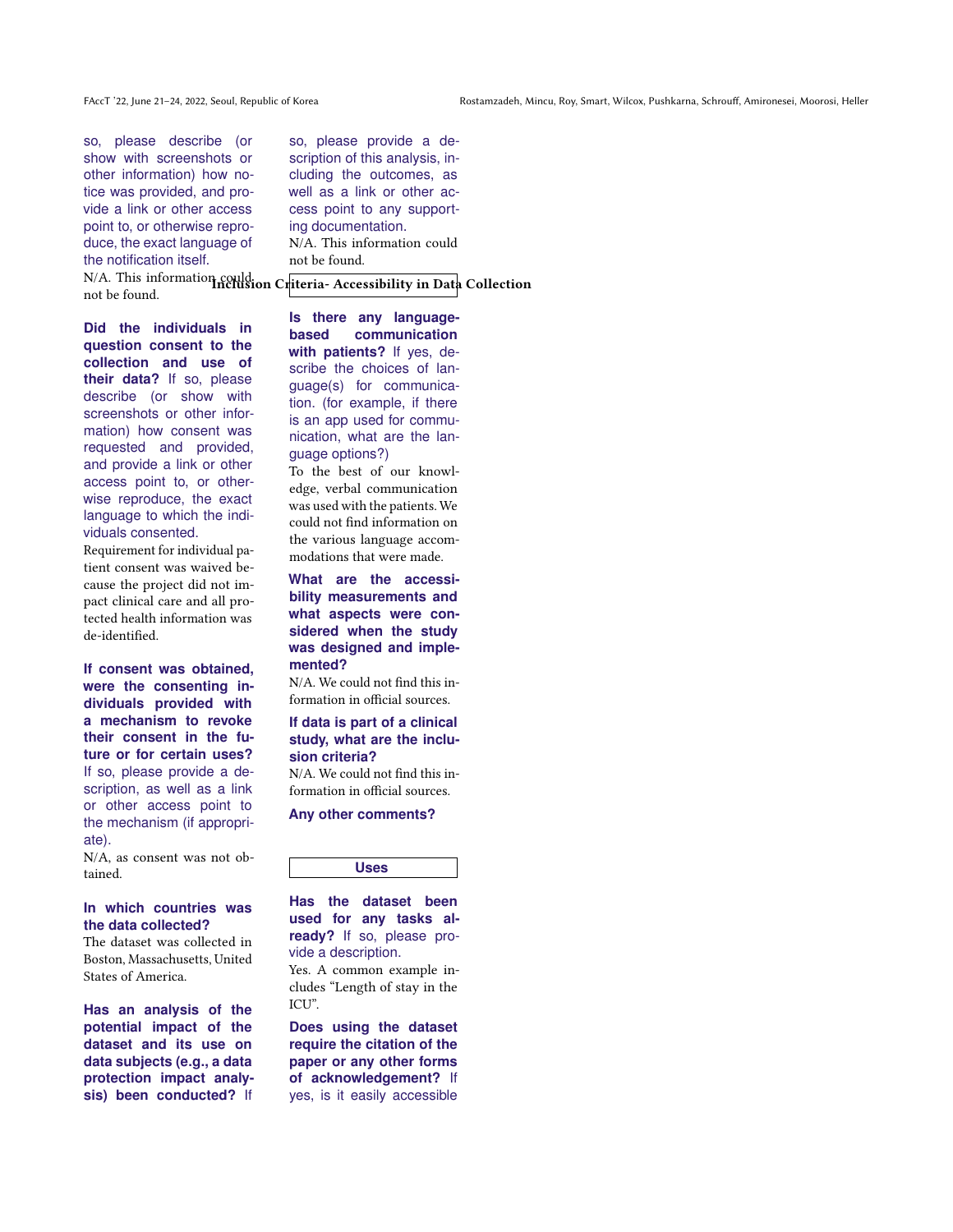#### through google scholar or other repositories.

es, citations are required and the citation format depends on the version used. The following page provides the citation format: [https:](https://mimic.mit.edu/docs/about/acknowledgments/) [//mimic.mit.edu/docs/about/](https://mimic.mit.edu/docs/about/acknowledgments/) [acknowledgments/](https://mimic.mit.edu/docs/about/acknowledgments/) depending on the version.

The paper itself is also linked in the documentation website and easily accessible through Google Scholar or online sources.

**Is there a repository that links to any or all papers or systems that use the dataset?** If so, please provide a link or other access point.

There is no official repository available, but one could find papers through looking up the citation (e.g., [https://read.](https://read.qxmd.com/keyword/229497) [qxmd.com/keyword/229497\)](https://read.qxmd.com/keyword/229497)

**Is there anything about the composition of the dataset or the way it was collected and preprocessed/cleaned/labeled that might impact future uses?** For example, is there anything that a future user might need to know to avoid uses that could result in unfair treatment of individuals or groups (e.g., stereotyping, quality of service issues) or other undesirable harms (e.g., financial harms, legal risks) If so, please provide a description. Is there anything a future user could do to mitigate these undesirable harms?

We do not have enough information to accurately answer this question. However the methods through which various fields were collected could lead to a bias in results, especially if there is a difference in care for an individual or a group.

**Are there tasks for which the dataset should not be used?** If so, please provide a description. (for example, dataset creators could recommend against using the dataset for considering immigration cases, as part of insurance policies)

There is no official banning of any specific task, however research that could lead to the enforcement of any rule or law should be validated through other means.

#### **Any other comments?**

### **Dataset Distribution**

**Will the dataset be distributed to third parties outside of the entity (e.g., company, institution, organization) on behalf of which the dataset was created?** If so, please provide a description.

Yes, anyone can access the dataset provided they meet the following criteria:

- Become a credentialed user on PhysioNet. This involves completion of a training course in human subjects research.
- Sign the data use agreement (DUA). Adherence to the terms of the DUA is paramount.
- Follow the tutorials for direct cloud access (recommended), or download the data locally.

#### **How will the dataset be distributed (e.g., tarball on website, API, GitHub)** Does the dataset have a digital object identifier (DOI)?

The data can be accessed on Cloud through either Big-Query or AWS; Alternatively it can be downloaded locally from PhysioNet.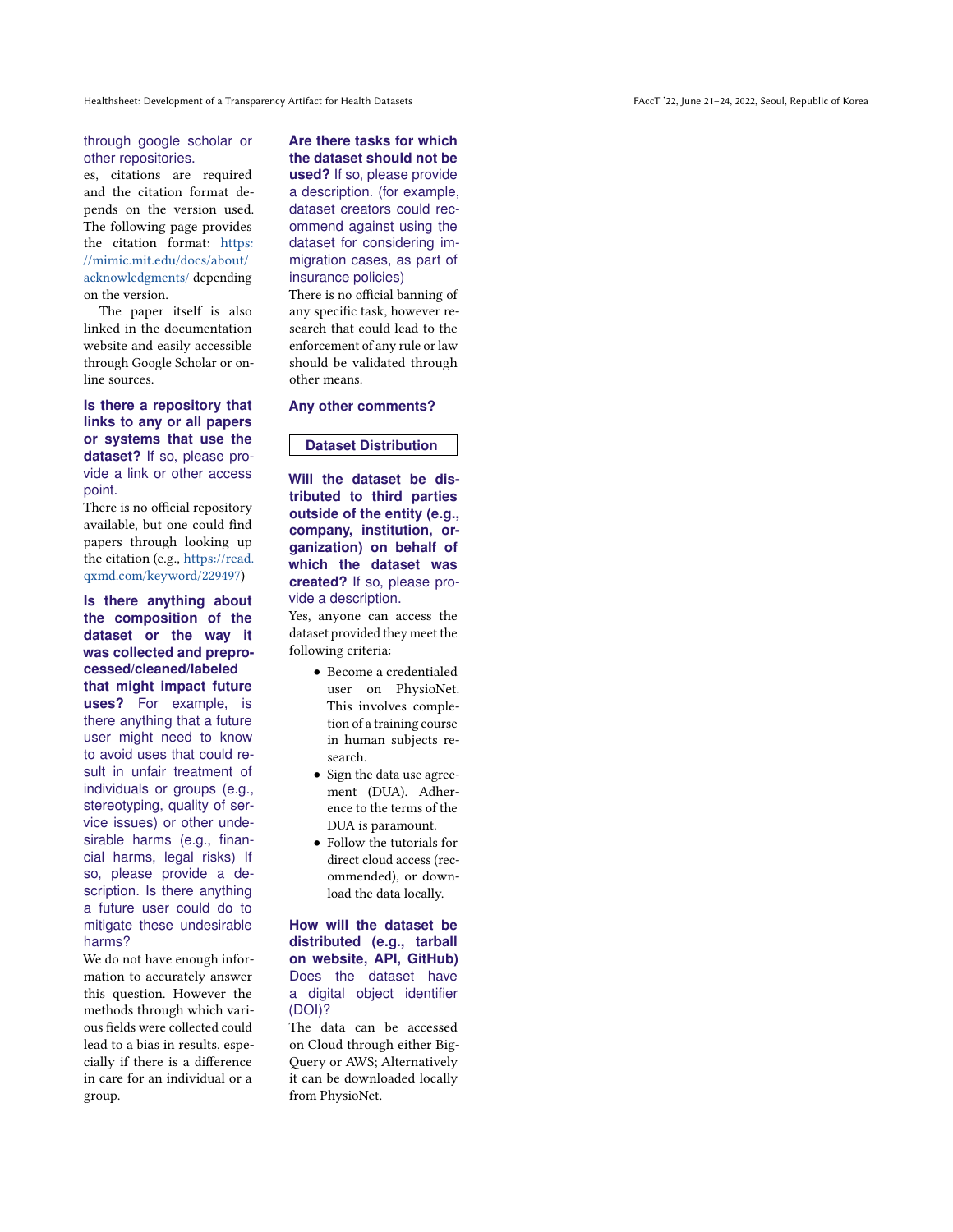### **When will the dataset be distributed?**

The dataset was released on the 2nd of September 2016. Anyone can download it after they are approved for access.

**Assuming the dataset is available, will it be/is the dataset distributed under a copyright or other intellectual property (IP) license, and/or under applicable terms of use (ToU)?** If so, please describe this license and/or ToU, and provide a link or other access point to, or otherwise reproduce, any relevant licensing terms or ToU, as well as any fees associated with these restrictions.

Yes, there is a user agreement that a researcher must agree to before getting access. The terms and conditions can be found in the PhysioNet account required during setup, and need to be accepted for each version of the dataset that you intend to use.

**Have any third parties imposed IP-based or other restrictions on the data associated with the in**stances? If so, please describe these restrictions, and provide a link or other access point to, or otherwise reproduce, any relevant licensing terms, as well as any fees associated with these restrictions.

Any results obtained from the work on the dataset should be open sourced to benefit the community. There are no restrictions concerning who owns the IP.

**Do any export controls or other regulatory restrictions apply to the dataset or to individual instances?** If so, please describe these restrictions,

and provide a link or other access point to, or otherwise reproduce, any supporting documentation. N/A. The information required to answer this question could not be easily found.

#### **Any other comments?**

#### **Maintenance**

#### **Who will be supporting/hosting/maintaining the dataset?**

MIT Laboratory for Computational Physiology and their collaborators [\(https:](https://mimic.mit.edu/docs/about/acknowledgments/) [//mimic.mit.edu/docs/about/](https://mimic.mit.edu/docs/about/acknowledgments/) [acknowledgments/\)](https://mimic.mit.edu/docs/about/acknowledgments/).

#### **How can the owner/curator/manager of the dataset be contacted (e.g., email address)?**

It is generally recommended to raise any issues with MIMIC Code Repository GitHub. If there are issues related to sensitive information then one can contact phi-report@physionet.org (for PHI) and mimicsupport@physionet.org (for general private issues)

**Is there an erratum?** If so, please provide a link or other access point.

No erratum as of now, but release notes with corrections are published periodically [\(https://mimic.mit.edu/](https://mimic.mit.edu/docs/iii/about/releasenotes/) [docs/iii/about/releasenotes/\)](https://mimic.mit.edu/docs/iii/about/releasenotes/).

**Will the dataset be updated (e.g., to correct labeling errors, add new instances, delete in**stances)? If so, please describe how often, by whom, and how updates will be communicated to users (e.g., mailing list, GitHub)?